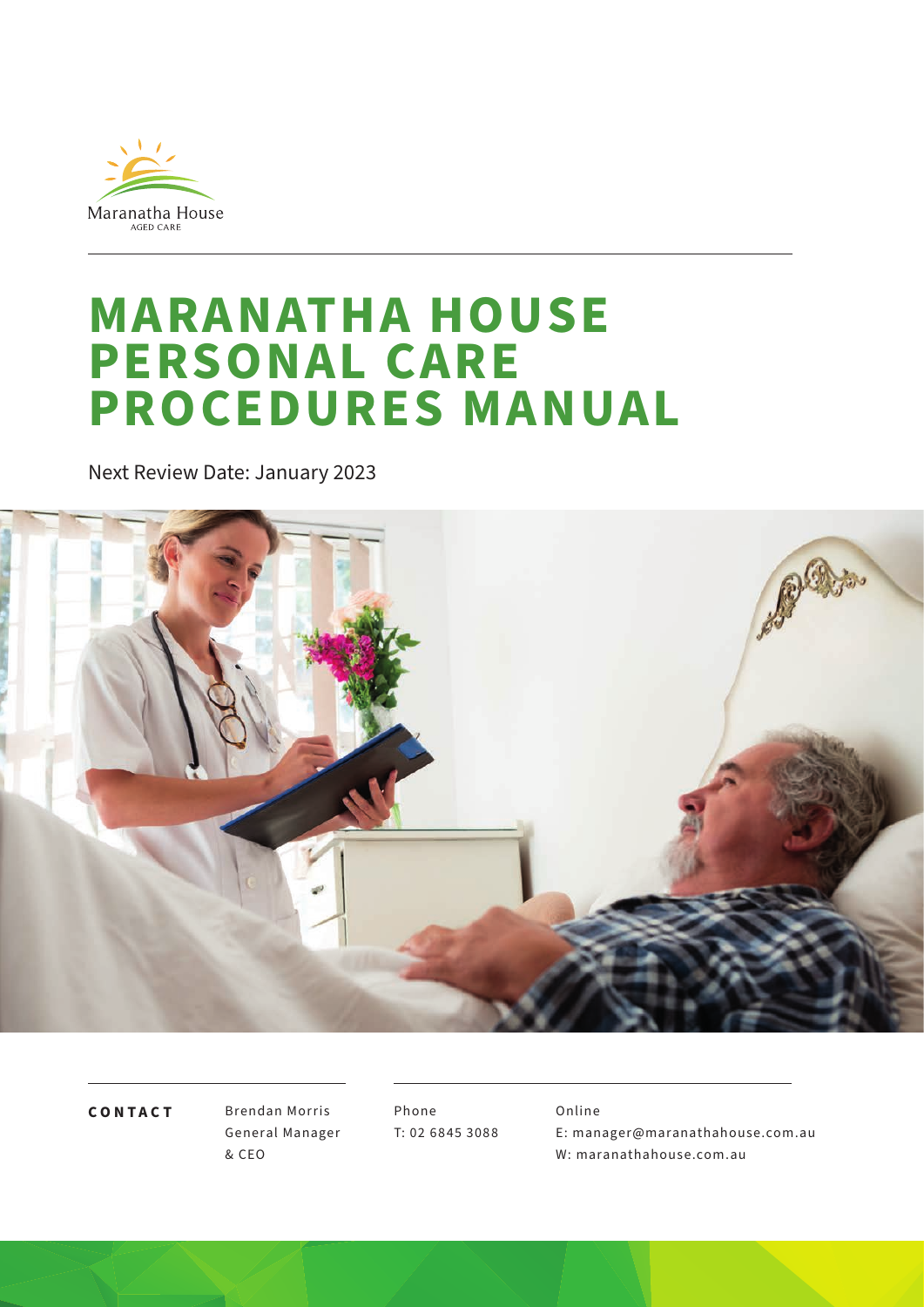## **CONTENTS**

| A.1   | <b>APPLICATION OF COMPRESSION</b> |                |
|-------|-----------------------------------|----------------|
|       | <b>GARMENTS</b>                   | 3              |
| 1.1.1 | Scope                             | 3              |
| 1.1.2 | Procedure                         | 3              |
| 1.1.3 | Accountabilities                  | $\overline{4}$ |
| 1.1.4 | Forms, Templates and Resources    | 4              |
| 1.1.5 | <b>Related Policies</b>           | 4              |
| 1.1.6 | <b>Standards and Legislation</b>  | 4              |
| A.2   | <b>BED MAKING</b>                 |                |
|       | (OCCUPIED AND UNOCCUPIED)         | 5              |
| 2.1.1 | Scope                             | 5              |
| 2.1.2 | Procedure                         | 5              |
| 2.1.3 | Accountabilities                  | $\overline{7}$ |
| 2.1.4 | Forms, Templates and Resources    | $\overline{7}$ |
| 2.1.5 | <b>Related Policies</b>           | $\overline{7}$ |
| 2.1.6 | <b>Standards and Legislation</b>  | $\overline{7}$ |
| A.3   | <b>CARE OF SENSORY AIDS</b>       | 7              |
| 3.1.1 | Scope                             | $\overline{7}$ |
| 3.1.2 | Procedure                         | 8              |
| 3.1.3 | Accountabilities                  | 10             |
| 3.1.4 | Forms, Templates and Resources    | 10             |
| 3.1.5 | <b>Related Policies</b>           | 10             |
| 3.1.6 | <b>Standards and Legislation</b>  | 10             |
| A.4   | <b>FEEDING RESIDENT</b>           | 10             |
| 4.1.1 | Scope                             | 10             |
| 4.1.2 | Procedure                         | 10             |
| 4.1.3 | Accountabilities                  | 11             |
| 4.1.4 | Forms, Templates and Resources    | 11             |
| 4.1.5 | <b>Related Policies</b>           | 11             |
| 4.1.6 | Standards and Legislation         | 12             |
| A.5   | <b>PERSONAL HYGIENE</b>           | 12             |
| 5.1.1 | Scope                             | 12             |
| 5.1.2 | Procedure                         | 12             |
| 5.1.3 | Accountabilities                  | 19             |
| 5.1.4 | Forms, Templates and Resources    | 19             |
| 5.1.5 | <b>Related Policies</b>           | 19             |
| 5.1.6 | <b>Standards and Legislation</b>  | 19             |

| A.6   | <b>TOILETING</b>               | 19 |
|-------|--------------------------------|----|
| 6.1.1 | Scope                          | 19 |
| 6.1.2 | Procedure                      | 19 |
| 6.1.3 | Accountabilities               | 22 |
| 6.1.4 | Forms, Templates and Resources | 22 |
| 6.1.5 | <b>Related Policies</b>        | 22 |
| 6.1.6 | Standards and Legislation      | 22 |
|       |                                |    |
|       |                                |    |
| A.7   | <b>TRANSFER DEVICES</b>        | 23 |
| 7.1.1 | Scope                          | 23 |
| 7.1.2 | Procedure                      | 23 |
| 7.1.3 | Accountabilities               | 27 |
| 7.1.4 | Forms, Templates and Resources | 27 |
| 7.1.5 | <b>Related Policies</b>        | 27 |
| 7.1.6 | Standards and Legislation      | 27 |

#### **DECLARATION 27**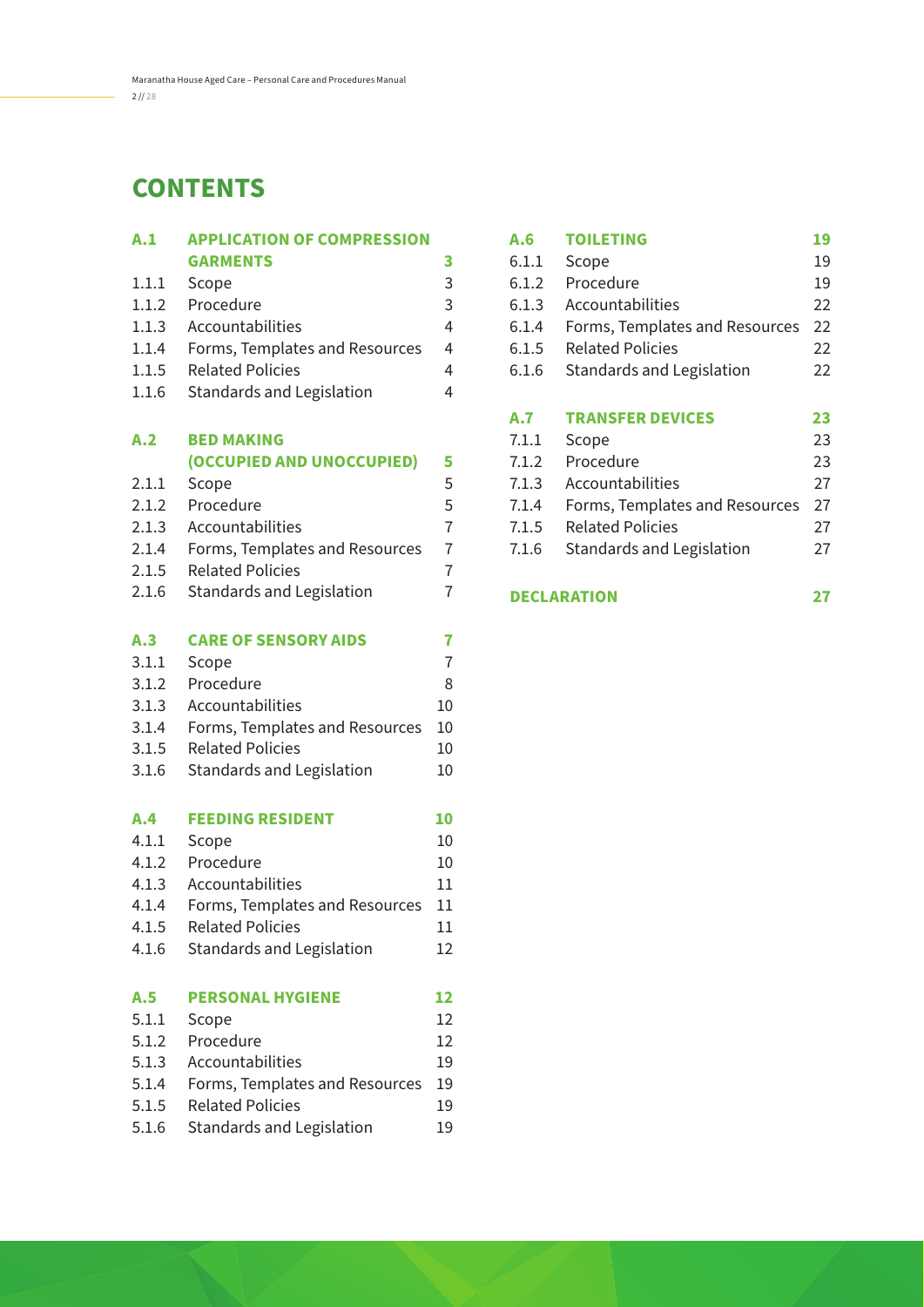## **A.1 APPLICATION OF COMPRESSION GARMENTS**

#### **1.1.1 Scope**

This policy applies to all staff and residents at Maranatha House.

#### **1.1.2 Procedure**

#### **COMPRESSION STOCKINGS**

- 1. Introduce self and explains procedure to the resident
- 2. Perform hand hygiene.
- 3. Avoid distraction for yourself and the resident.
- 4. Ensure good lighting.
- 5. Ensure to have the necessary equipment to avoid interruption during the procedure.
- 6. Avoid lotions or anything else that might make the skin sticky. Bathe and uses lotion at night, so the skin has time to dry completely.
- 7. Ensure new stockings have been washed before use.
- 8. Dress any open wounds before applying stockings.
- 9. Put on compression stockings as soon as possible after getting out of bed in the morning, before legs have had a chance to swell.
- 10. Replace lose stockings every 4 to 6 months.
- 11. Make sure that the resident's legs and feet are dry.
- 12. Use gloves to protect the compression stockings from tears and snags.
- 13. Do not bunch up the compression stocking or sock when putting them on.
- 14. Reach into the stocking and grab the toe if the stocking is "right" side out.
- 15. Pull back hand and turn the stocking inside out.
- 16. Invert the toe section as far as the heel.
- 17. Pull the inverted part of the stocking over the resident's toes, up to the heel and gently slide it over the heel.
- 18. Use fingertips to pull up the stocking in stages.
- 19. Pull up then folds upper part (like a cuff) over the lower section then pulls up further.
- 20. Continue with this (folding and cuffing) motion until stocking is in place.
- 21. Do not roll as it can create too much pressure and it can cause pain.
- 22. Ensure the stocking is applied wrinkle free.
- 23. Ensure knee high stockings are two finger widths below the crease at the back of the knee.
- 24. Ensure thigh high stockings are two finger widths below the groin.
- 25. Remove the compression stocking by turning the top band inside-out and peel the stocking off the leg.
- 26. Continue pulling the stocking off the care resident's leg and foot. Short little pulls will get the stocking off the foot without over stretching the material.
- 27. Wash the stockings as needed by hand and allow to air dry. Do not send to the laundry.
- 28. Perform hand hygiene.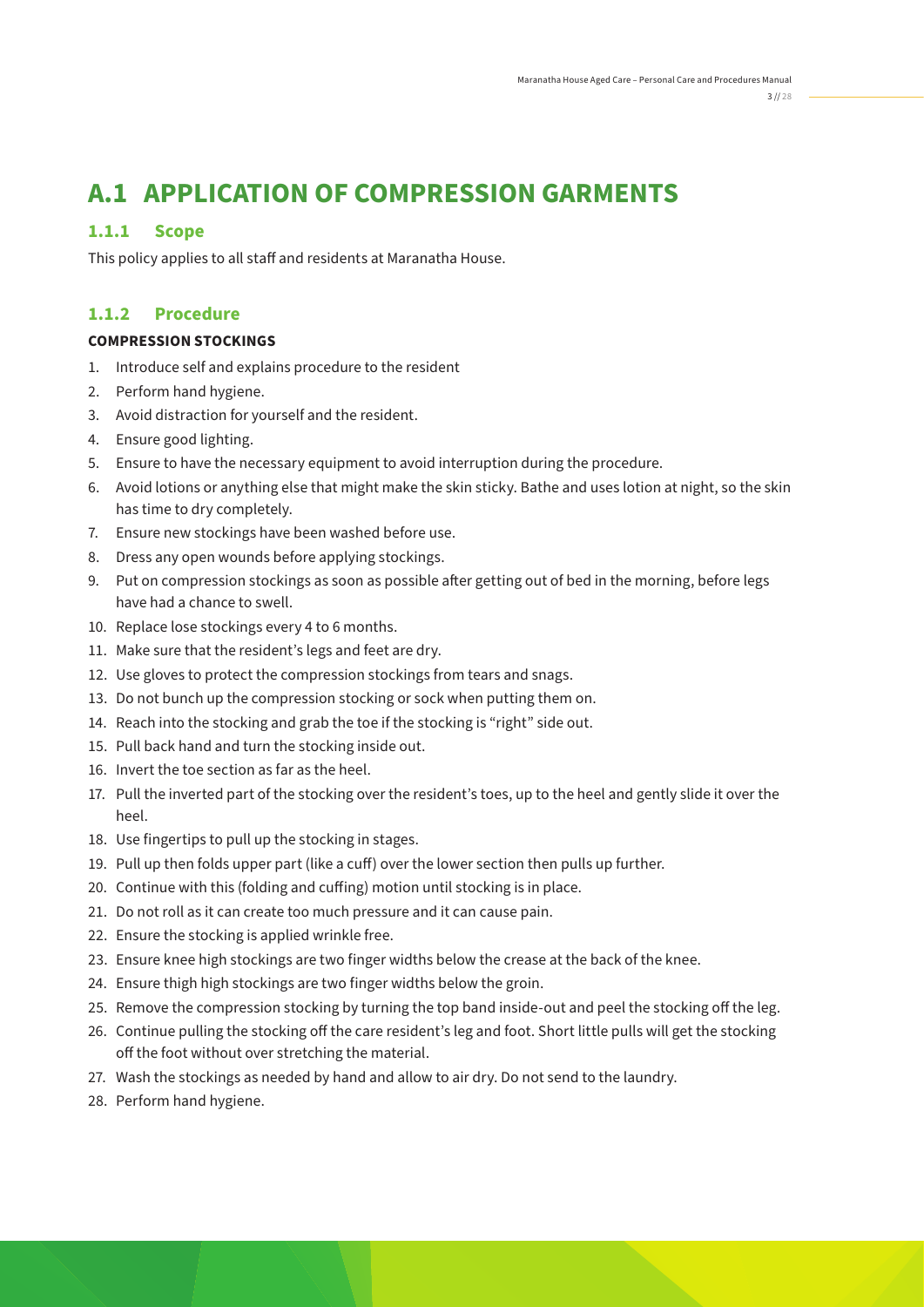#### **ELASTIC TUBULAR COMPRESSION BANDAGE**

- 1. Introduce self and explain procedure to the residents
- 2. Perform hand hygiene.
- 3. Position the resident comfortably with head supported.
- 4. Avoid distraction for yourself and the resident.
- 5. Ensure good lighting.
- 6. Ensure to have the necessary equipment to avoid interruption during the procedure.
- 7. Cut the compression bandage to twice the length required for limb, allowing an extra 2–3cm for overlap.
- 8. Pull material onto limb like a stocking (see method for putting on a stocking).
- 9. Double the compression bandage back over limb. Ensures upper edge is taken 2–3cm higher up the limb than the first.
- 10. Remove compression bandage as per the directions in compression stockings.
- 11. Perform hand hygiene.
- 12. Record anything of significance in the resident's progress notes.

#### **1.1.3 Accountabilities**

All Maranatha House staff have a responsibility to ensure that personal carers and supports are delivered in a way that best meets each resident's needs and preferences in meeting their physical, social, emotional and cultural needs, whilst maintaining a maximum level of independence. This means all staff must make every effort to ensure that residents are provided with an environment that promotes person-centred care.

#### **1.1.4 Forms, Templates and Resources**

Commonwealth Department of Health residential aged care resources, see https://agedcare.health.gov.au/ programs-services/residential-care

#### **1.1.5 Related Policies**

All Maranatha House Residential Aged Care policies and procedures

#### **1.1.6 Standards and Legislation**

Aged Care Quality Standards (2018):

- Standard 1 Resident dignity and choice
- Standard 2 Ongoing assessment and planning with residents
- Standard 3 Personal care and clinical care
- Standard 4 Services and supports for daily living
- Standard 5 Organisation's service environment
- Standard 6 Feedback and complaints
- Standard 7 Human resources
- Standard 8 Organisational governance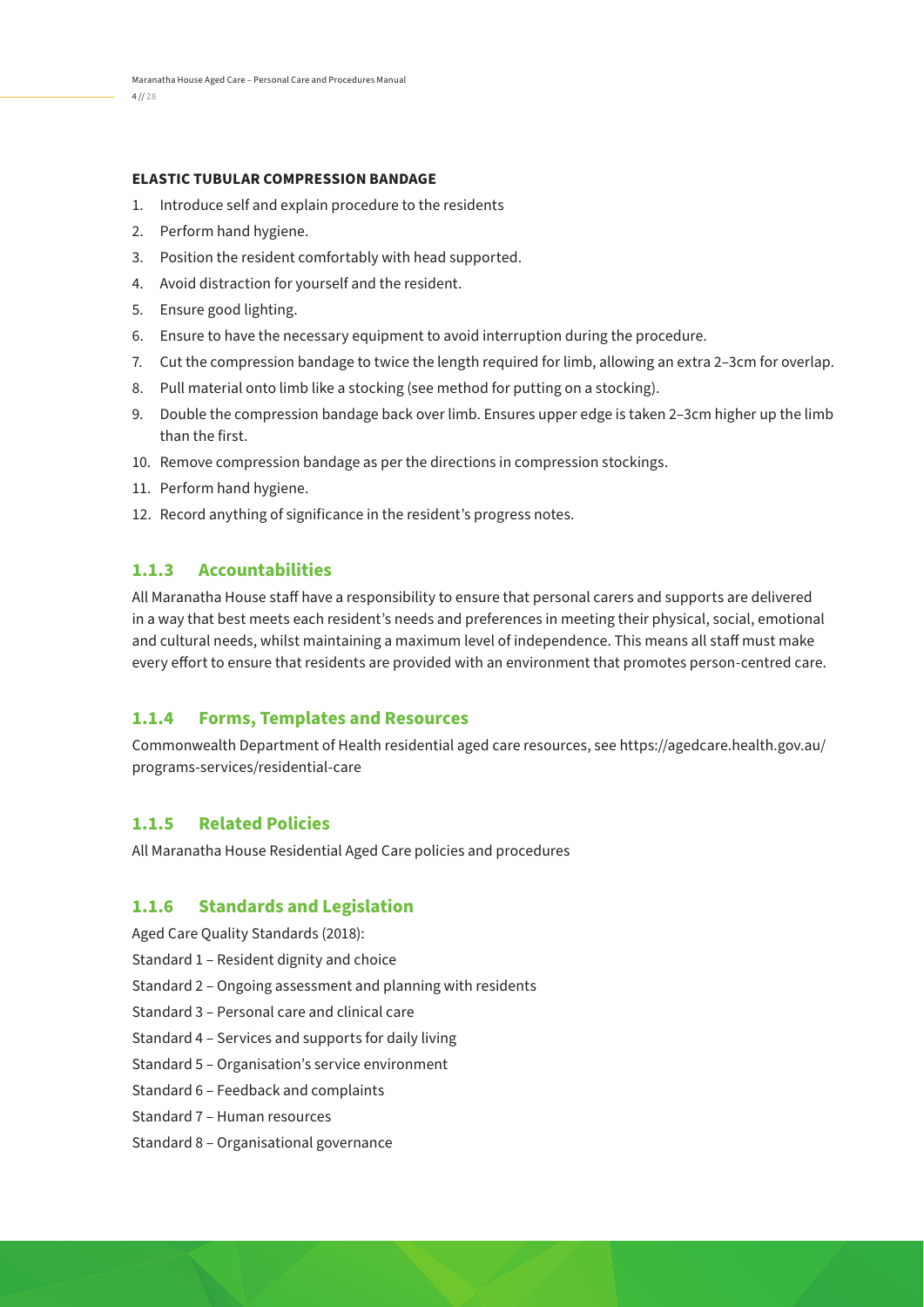# **A.2 BED MAKING (OCCUPIED AND UNOCCUPIED)**

#### **2.1.1 Scope**

This policy applies to all staff and residents at Maranatha House.

#### **2.1.2 Procedure**

#### **OCCUPIED BED**

- 1. Introduce self and explain to the resident what you are going to do.
- 2. Gather all needed linen before starting to strip the bed, to avoid interruption during the procedure.
- 3. Avoid distraction for yourself and the resident.
- 4. Ensure good lighting.
- 5. Adjust height of bed so as not to bend down when changing the linens.
- 6. When stripping and making a bed, conserve time and energy by stripping and making one side as completely as possible before working on the other side.
- 7. Loosen the bed linen while moving around the bed, slightly raises the mattress and lifts the linen edges free.
- 8. Remove the spread and blanket, leaving the top sheet as a cover for the resident.
- 9. Assist the resident to turn toward self, to the side of the bed, keeping the body covered with the sheet. If applicable, raise and latch the bedrail when the resident's position has been adjusted.
- 10. Go to the opposite side of the bed. Place the chair in a convenient location.
- 11. Roll all bedding in layers close to the resident's back. Smoothen and tighten the mattress cover from top to bottom.
- 12. Place the clean foundation (bottom) sheet on the exposed section of the mattress with the hem seam down and the centre fold in the midline of the bed. Fold it against the resident, bottom edge even with the foot of the mattress. Tuck under the top edge, mitre the corner, and smoothens and tucks the side under, moving from head to foot
- 13. Replace the protective sheet, if used. Hold the linen folds in place in the centre of the bed with one hand, and bring the rolled protective sheet back over the linen folds to the clean foundation. Place the clean cotton drawsheet/kylie over the protective sheet, rolling the excess folds toward the resident.
- 14. Smoothen and tuck under the sides of both sheets to complete the near side of the foundation.
- 15. Tuck all linen folds under the resident as smoothly as possible. Assist the resident to roll over the linen folds to the clean foundation side.
- 16. Secure the side of the bed, if needed, before going to the opposite side of the bed.
- 17. Go to the opposite side of the bed. Pull the rolled linen through. Keep the clean linen close to the resident's back; remove the soiled linen and place it in the skip. Tighten the mattress cover, head to foot. Complete the foundation.
- 18. Turn the resident to the centre of the bed. Centre the clean top sheet over the resident. Instruct the resident to hold the clean top sheet while removing the soiled top sheet from underneath, pulling gently from top to bottom. Place the used sheet in the skip.
- 19. Replace the blanket and spread, instructing the resident to check for free movement of his feet to be sure the top bedding is loose enough before tucking under and maturing the corners at the foot.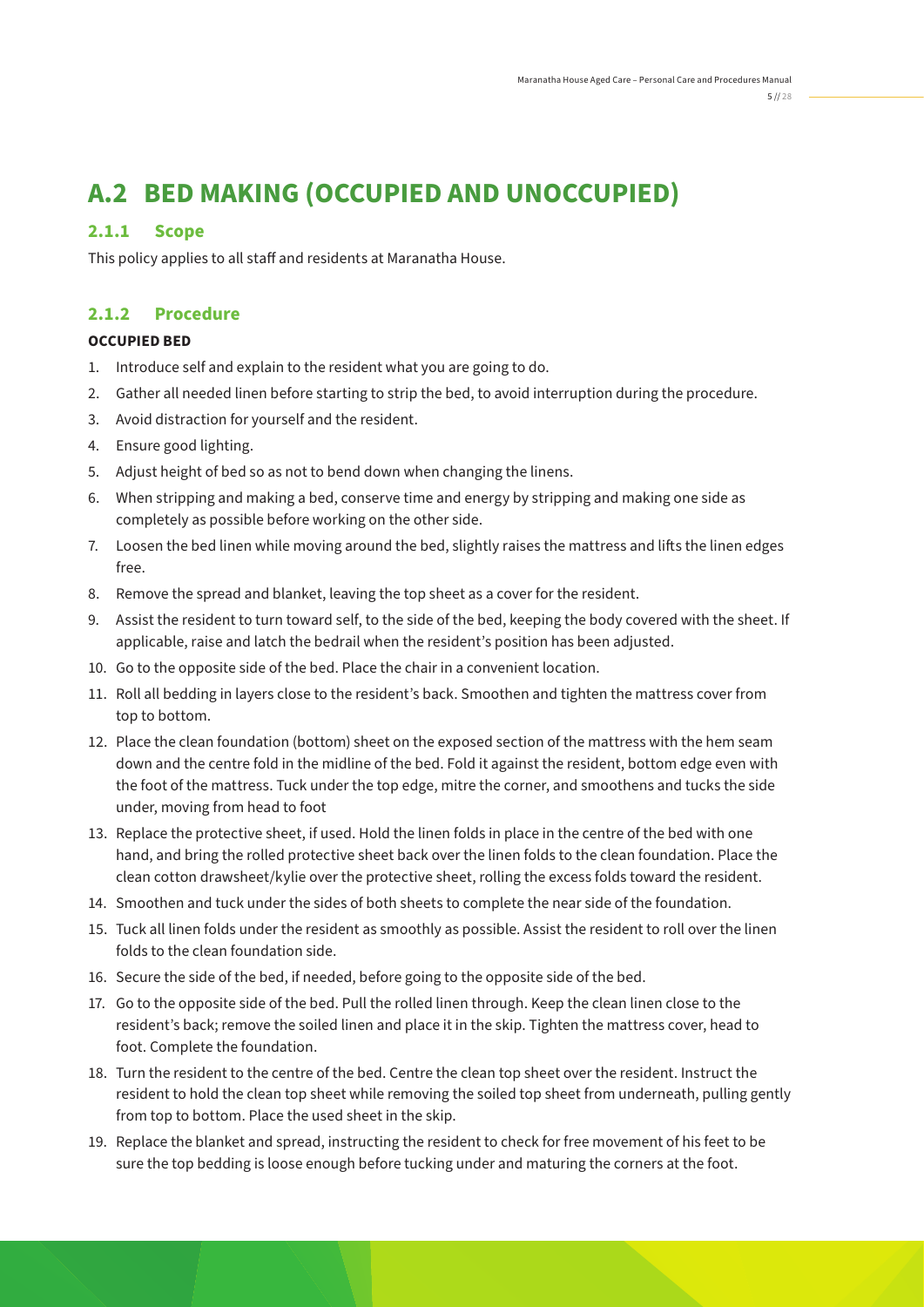- 20. Complete the cuff at the head of the bed. Folds down the top bedding to a level comfortable for the resident.
- 21. Place a clean case on the pillow and place the pillow under the resident's head.
- 22. Readjust the bed as needed.
- 23. Place the bedside cabinet and the signal cord within the resident's reach.
- 24. Ensure the resident's comfort during the whole procedure.
- 25. Hold soiled linen away from the body.
- 26. Do not place linen for one resident on another resident's bed.
- 27. Place soiled linen in a portable linen trolley, before returning to the pan room.
- 28. Rinse off soiled linen in the pan room to remove debris before putting them back in the skips for laundry.
- 29. Observe Maranatha House's colour-coding system of linen skips.
- 30. Place infectious linen in red, dissolvable bags.
- 31. Leaves the resident comfortable.
	- Return equipment to the appropriate storeroom.
	- Disposes of waste properly.
	- Perform hand hygiene.

#### **UNOCCUPIED BED**

- 1. Lower the head of the bed so the bed is flat.
- 2. Raise the bed to a comfortable height to protect the back.
- 3. Check the bed for items such as resident's glasses and puts them in a safe place.
- 4. Remove the pillowcases from the pillows.
- 5. Take the dirty sheets off the bed and put them in the laundry skip.
- 6. Put the centre fold of the bottom sheet in the middle of the mattress.
- 7. If the bottom sheet is fitted, fix the corners of the sheet on the side of the mattress nearest you.
- 8. If the sheet is flat, tucks the top part of the sheet under the mattress and do the following for the corners.
- 9. Lifts the hanging top side of the sheet from the corner of the mattress.
- 10. Holds it at an angle of about 12 inches (30 cm) away from the mattress and form a triangle.
- 11. Pulls the triangle with one hand and with a finger from the other hand forms a corner.
- 12. Rests the part of the sheet with the triangle on top of the bed.
- 13. With both hands tucks the sheet hanging near the corner under the mattress.
- 14. Leaves the triangle hanging straight on the side and tucks it under the mattress.
- 15. Repeats the above steps for the other corner.
- 16. Put the drawsheet/kylie (if used) with the centre fold in the middle of the bed. Puts the top of this sheet about 15 inches (38 cm) from the top of the mattress. Tucks the rest of the drawsheet under the mattress on both sides.
- 17. Put the top sheet with the centre fold along the middle of the bed. Line up the wide hem of the sheet with the top part of the mattress.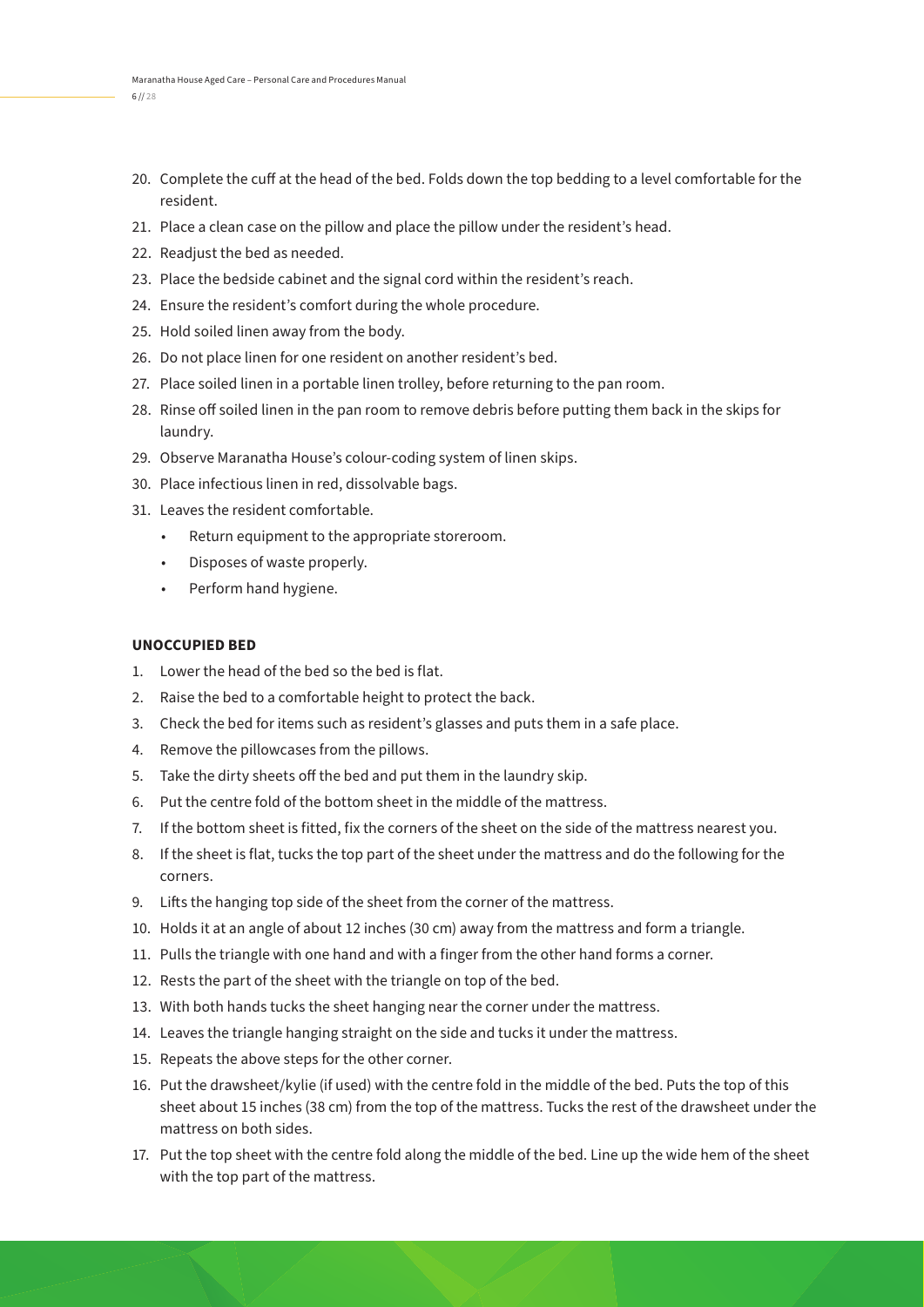- 18. Put the bedspread over the top sheet with the centre fold along the middle of the bed.
- 19. Tuck the top sheet and the bedspread under the foot of the mattress.
- 20. Pull the top linens at the toes to make a pleat of about 3 inches (7.6 cm). This allows room for the resident's feet to move and avoids skin sores or foot drop.
- 21. Change the pillowcases and gently fluff up the pillows.
- 22. Lock the wheels of the bed (if you unlocked them while changing the bed)
- 23. Return equipment to appropriate storeroom.
- 24. Dispose of waste properly.
- 25. Perform hand hygiene.

All Maranatha House staff have a responsibility to ensure that personal carers and supports are delivered in a way that best meets each resident's needs and preferences in meeting their physical, social, emotional and cultural needs, whilst maintaining a maximum level of independence. This means all staff must make every effort to ensure that residents are provided with an environment that promotes person-centred care.

#### **2.1.4 Forms, Templates and Resources**

Commonwealth Department of Health residential aged care resources, see https://agedcare.health.gov.au/ programs-services/residential-care

#### **2.1.5 Related Policies**

All Maranatha House Residential Aged Care policies and procedures

#### **2.1.6 Standards and Legislation**

- Aged Care Quality Standards (2018):
- Standard 1 Resident dignity and choice
- Standard 2 Ongoing assessment and planning with residents
- Standard 3 Personal care and clinical care
- Standard 4 Services and supports for daily living
- Standard 5 Organisation's service environment
- Standard 6 Feedback and complaints
- Standard 7 Human resources
- Standard 8 Organisational governance

### **A.3 CARE OF SENSORY AIDS**

#### **3.1.1 Scope**

This policy applies to all staff and residents at Maranatha House.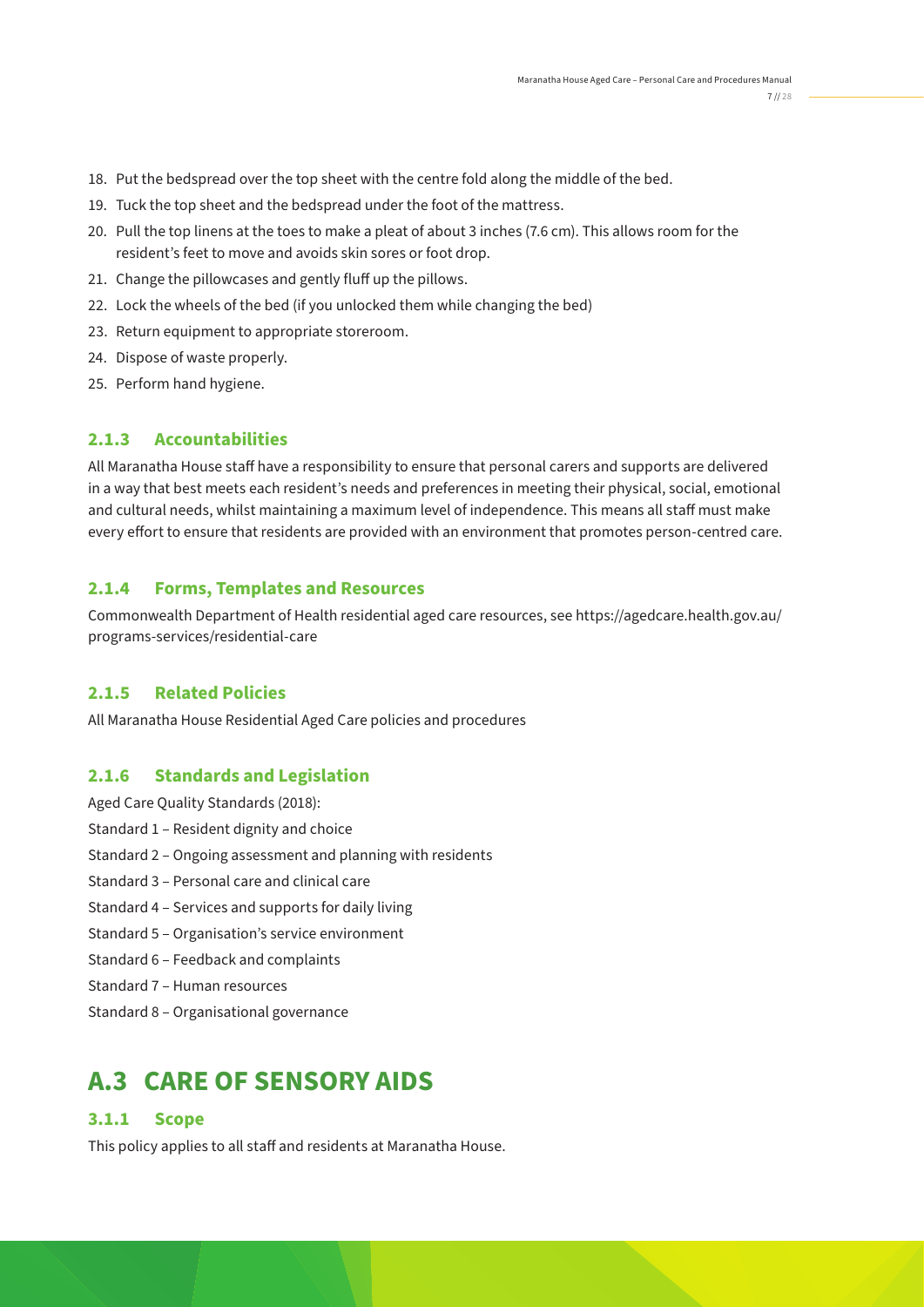#### **3.1.2 Procedure**

#### **SPECTACLES**

- 1. Introduce self and explain procedure to the resident.
- 2. Perform hand hygiene.
- 3. Clean the lenses with warm water and a drop of dish detergent or soap. Alternatively, spray lenses with an eyeglass cleaning spray.
- 4. Dry with a clean, soft cotton cloth or a microfiber cloth ensuring that lenses are reasonably clear and free from any marks.
- 5. Return glasses to resident or puts them back on the hard-shell case with the lenses facing upward.
- 6. Report any maintenance need of the spectacle to registered staff for coordination of repair.
- 7. If a resident reports that their spectacles are missing, conduct a thorough search to locate them. If not located, report immediately document in progress notes. Increased supervision may be required until the spectacles are found or replaced.
- 8. Dispose of waste properly.
- 9. Perform hand hygiene.
- 10. Record anything of significance in the resident's progress notes and notify RN.

#### **HEARING AIDS**

\*Hearing aids should be kept dry and away from high temperatures (e.g. direct sunlight). The aid should always be removed before the resident showers or washes their hair.

- 1. Perform hand hygiene.
- 2. Explain the procedure to resident.
- 3. Gathers all equipment necessary for the procedure.
- 4. Introduce self and explains procedure to the resident.
- 5. Listen to hearing aids using a listening tube to make sure they sound clear. Make sure that there are no breaks in the sounds and that there is no whistling sound that can sometimes be heard from hearing aids.
- 6. Ensure that batteries have been changed, as per the replacement schedule.
- 7. Make sure to take the batteries out of the hearing aids before placing them into the storage containers.
- 8. Remove ear mould from the hearing aid.
- 9. Clean with soft dry cloth, ensuring to remove grime and dirt accumulation.
- 10. Replace the ear mould back into the hearing aid.
- 11. Dispose of waste.
- 12. Perform hand hygiene.
- 13. Record anything of significance in the resident's progress notes.

#### **TROUBLESHOOTING IF THE HEARING AID IS WEAK OR HAS NO SOUND**

- 1. Perform hand hygiene.
- 2. Make sure that the hearing aid is switched on.
- 3. Make sure that volume is turned loud enough for you to hear.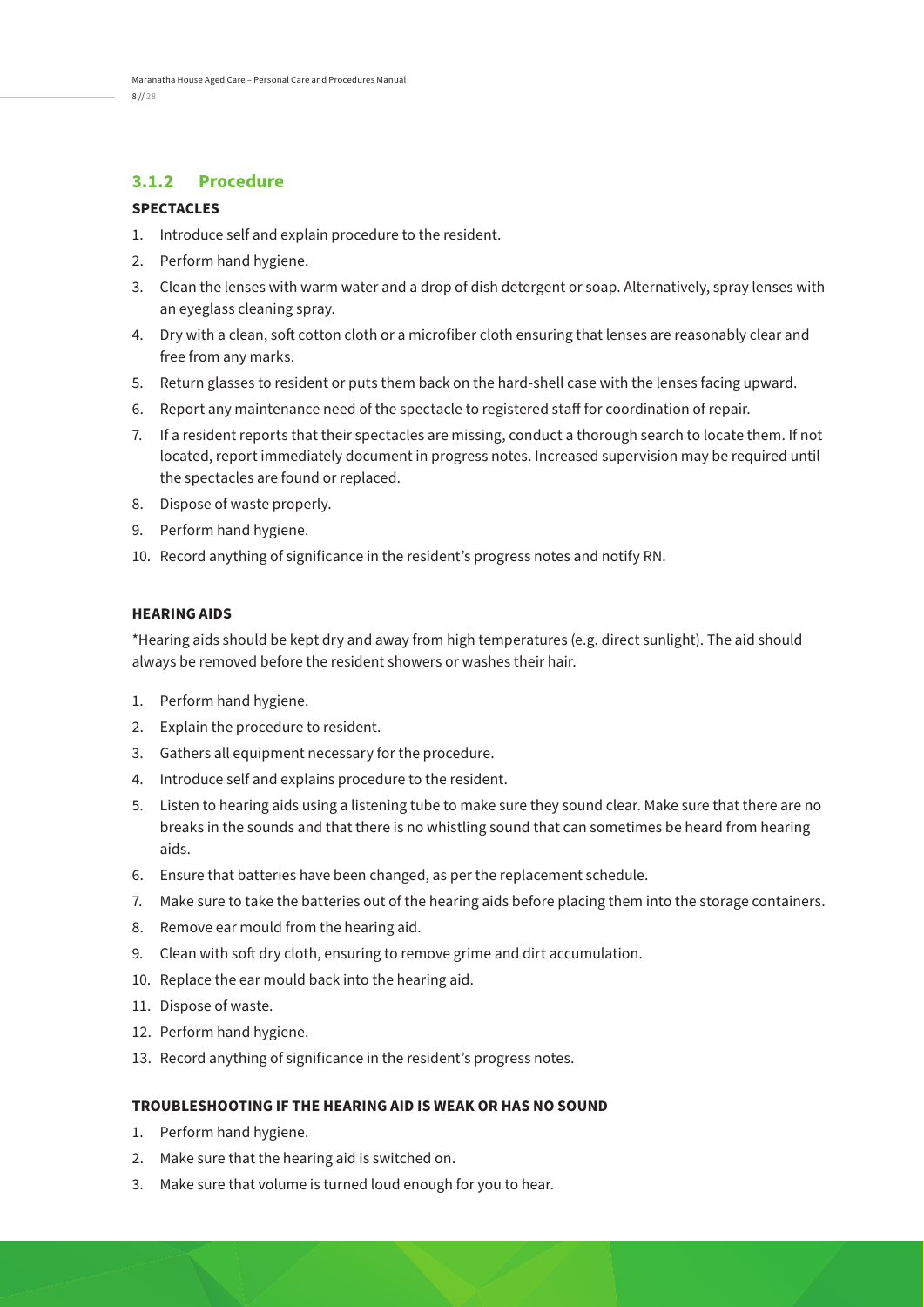- 4. Check that the battery is working.
- 5. Check the receiver opening and any vent openings and makes sure they are not blocked with wax or other debris.
- 6. Check to see if the tubing is still connected properly and that it is not bent or twisted.
- 7. Check to see if the microphone opening is not blocked. If it is, use the brush in the tool kit to clean away any debris.
- 8. Disposes of waste.
- 9. Perform hand hygiene.
- 10. Records anything of significance in the resident's progress notes.

#### **IF THE HEARING AID IS DISTORTED OR INTERMITTENT**

- 1. Perform hand hygiene.
- 2. Check the tubing for moisture.
- 3. Remove moisture with an air blower.
- 4. Check the tubing for cracks or holes. If any, reports to Team Leader.
- 5. Replace weak or defective battery.
- 6. Check for cracks and replaces the cord if necessary
- 7. Dispose of waste.
- 8. Perform hand hygiene.
- 9. Record anything of significance in the resident's progress notes.

#### **IF THE HEARING AID SQUEALS OR WHISTLES (FEEDBACK)**

- 1. Perform hand hygiene.
- 2. Check that the volume if it is not turned up too high.
- 3. Make sure the instrument or ear mould is seated snuggly in the ear.
- 4. Make sure the microphone is not covered by an object such as a hat, scarf, or collar.
- 5. If necessary, notify the RN for referral of resident to audiologist or doctor look in your ear canals and checks for excessive wax build-up.
- 6. Disposes of waste.
- 7. Perform hand hygiene.
- 8. Record anything of significance in the resident's progress notes.

#### **BATTERY REPLACEMENT**

- 1. Perform hand hygiene.
- 2. Remove the tab on the battery before inserting it into the hearing aid.
- 3. Insert the battery correctly with the positive (+) sign up.
- 4. Open the battery door when the hearing aid is not in use. Doing so will extend the life of the battery and allow the hearing aid to dry out.
- 5. Store the batteries in a cool, dry place but not in the refrigerator.
- 6. Disposes of waste.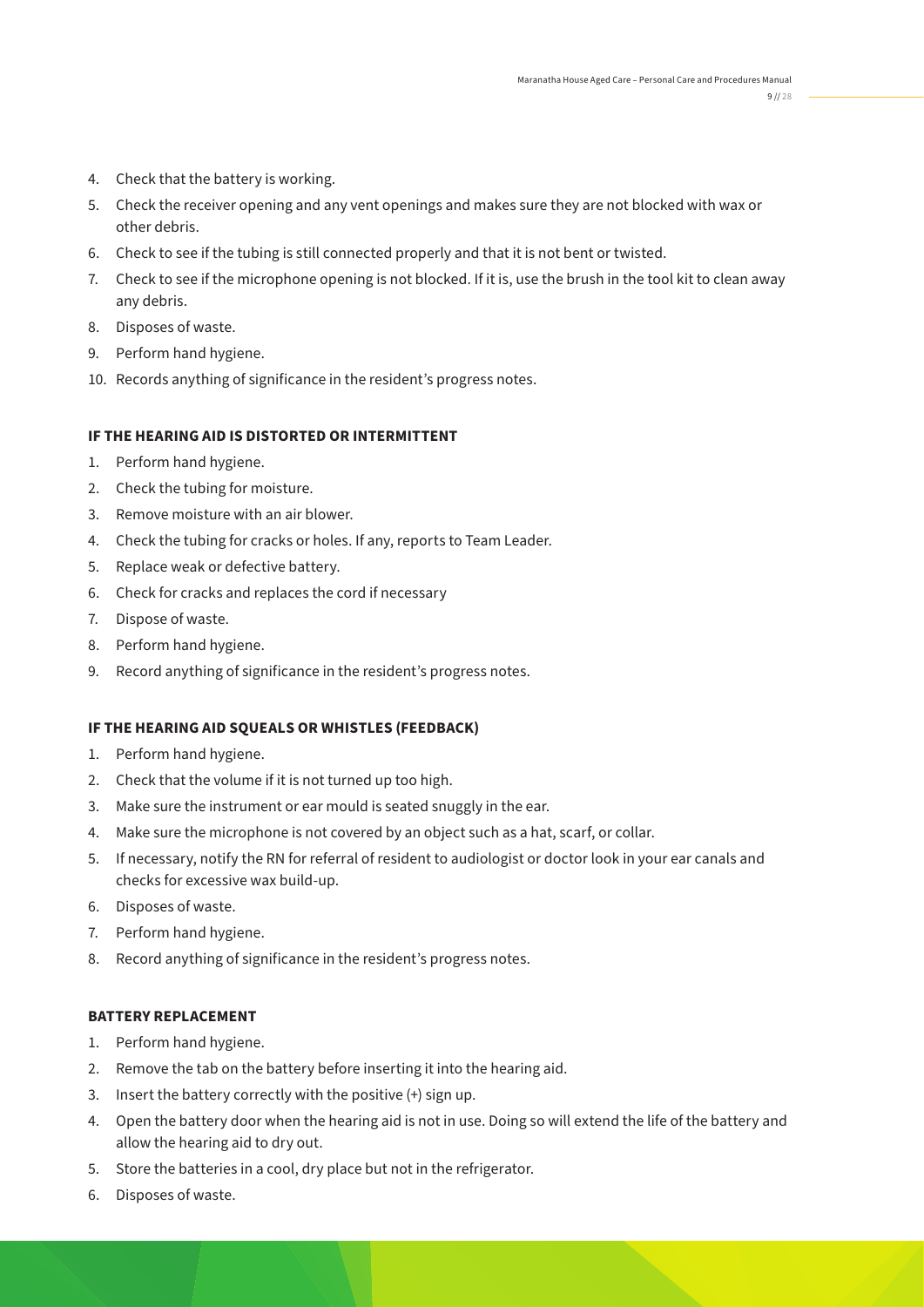- 7. Perform hand hygiene.
- 8. Records anything of significance in the resident's progress notes.

All Maranatha House staff have a responsibility to ensure that personal carers and supports are delivered in a way that best meets each resident's needs and preferences in meeting their physical, social, emotional and cultural needs, whilst maintaining a maximum level of independence. This means all staff must make every effort to ensure that residents are provided with an environment that promotes person-centred care.

#### **3.1.4 Forms, Templates and Resources**

Commonwealth Department of Health residential aged care resources, see https://agedcare.health.gov.au/ programs-services/residential-care

#### **3.1.5 Related Policies**

All Maranatha House Residential Aged Care policies and procedures

#### **3.1.6 Standards and Legislation**

Aged Care Quality Standards (2018):

- Standard 1 Resident dignity and choice
- Standard 2 Ongoing assessment and planning with residents
- Standard 3 Personal care and clinical care
- Standard 4 Services and supports for daily living
- Standard 5 Organisation's service environment
- Standard 6 Feedback and complaints
- Standard 7 Human resources
- Standard 8 Organisational governance

### **A.4 FEEDING RESIDENT**

#### **4.1.1 Scope**

This policy applies to all staff and residents at Maranatha House.

#### **4.1.2 Procedure**

- 1. Perform hand hygiene.
- 2. Check the dietary list and care plan to ensure correct diet and food texture is served to the correct resident.
- 3. Prepare tray it should be clean, attractive and neat.
- 4. Serve a quantity of food, as specified in resident's care plan.
- 5. Ensure that hot food is served hot, and cold food is served cold.
- 6. Cover food and drink for transport to the resident.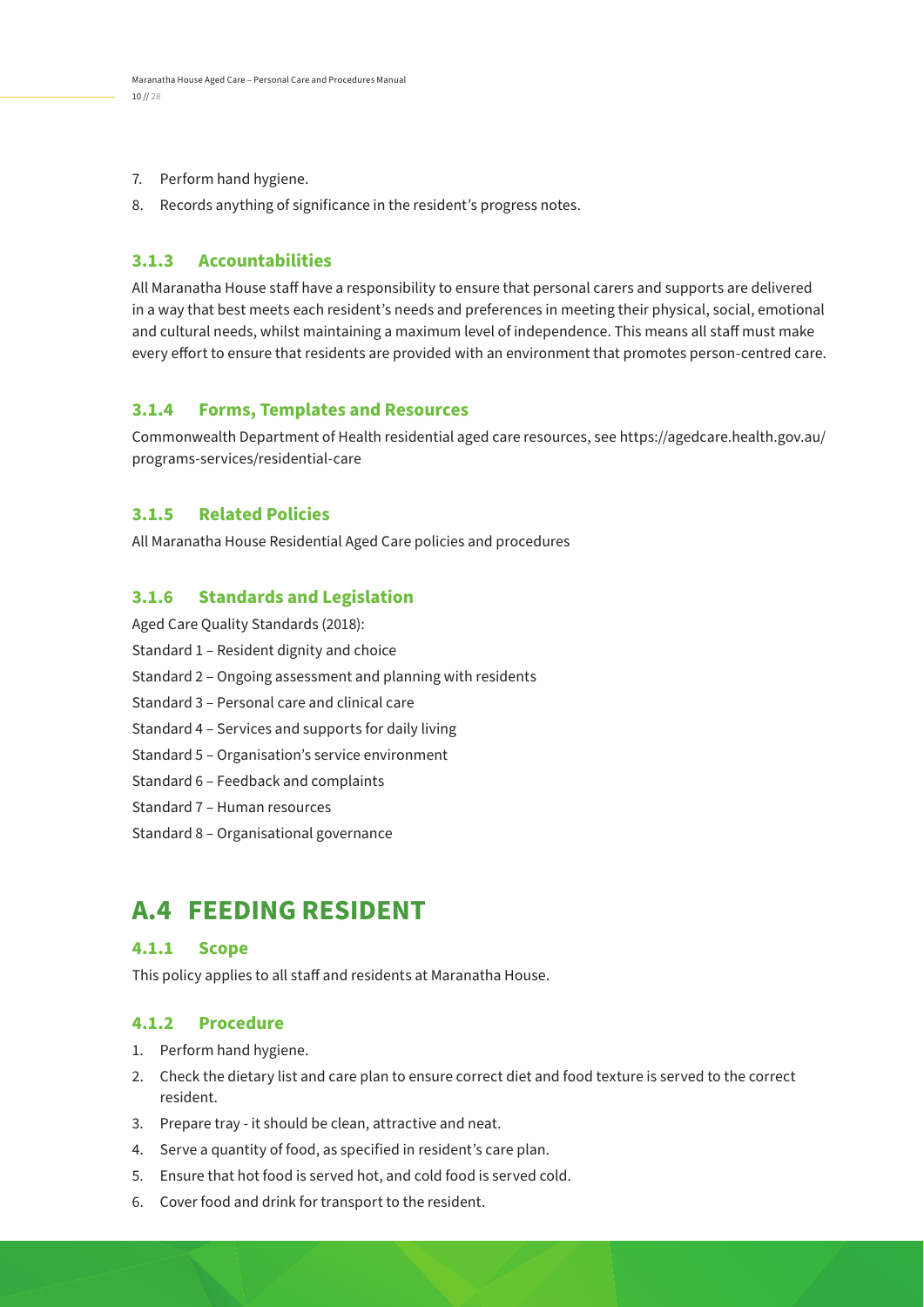- 7. Take tray to the resident and explains that you will help them with their meal.
- 8. Do not attempts to feed more than one resident at a time.
- 9. Ensure resident is sitting upright in bed or in chair and as prescribed by speech pathologist and provide a protective covering if necessary.
- 10. Make sure the tray is within sight of the resident.
- 11. Sit down alongside the resident as this helps to make the resident feel more comfortable.
- 12. Describe the meal to the resident, as necessary. Give a colourful description of food on the tray to enable the resident to receive a picture of the food and thus increase the desire to eat.
- 13. Avoid mixing different food together on the resident's plate, unless requested by the resident. The resident may be able to see separate colours rather than seeing mush.
- 14. Encourage as much independence to residents as practicable within cognitive and functional capability.
- 15. When resident is confused or unable to feed themselves, serves one item at a time, e.g. removes soup bowl before starting main course.
- 16. Make conversation with the resident if condition permits.
- 17. Tells the resident which foods are being served before giving them
- 18. Describes the position of the food on the tray or plate by referring to a clock eg. cup of tea is at 4 o'clock if resident is partially sighted or blind
- 19. Give small amounts of food at a time.
- 20. Wipe resident's mouth with napkin during and after meals, as required.
- 21. Allow resident to finish one mouthful before offering another.
- 22. Cease feeding, if the resident indicates that their appetite is satisfied.
- 23. Provide hydration or water at regular intervals, as necessary.
- 24. Follows terminal procedures as follows:
	- Leave the resident comfortable.
	- Return tray to kitchen.
	- Disposes of waste properly.
	- Perform hand hygiene.
	- Record anything of significance in the resident's progress notes.
	- Updates care plan as necessary.

All Maranatha House staff have a responsibility to ensure that personal carers and supports are delivered in a way that best meets each resident's needs and preferences in meeting their physical, social, emotional and cultural needs, whilst maintaining a maximum level of independence. This means all staff must make every effort to ensure that residents are provided with an environment that promotes person-centred care.

#### **4.1.4 Forms, Templates and Resources**

Commonwealth Department of Health residential aged care resources, see https://agedcare.health.gov.au/ programs-services/residential-care

#### **4.1.5 Related Policies**

All Maranatha House Residential Aged Care policies and procedures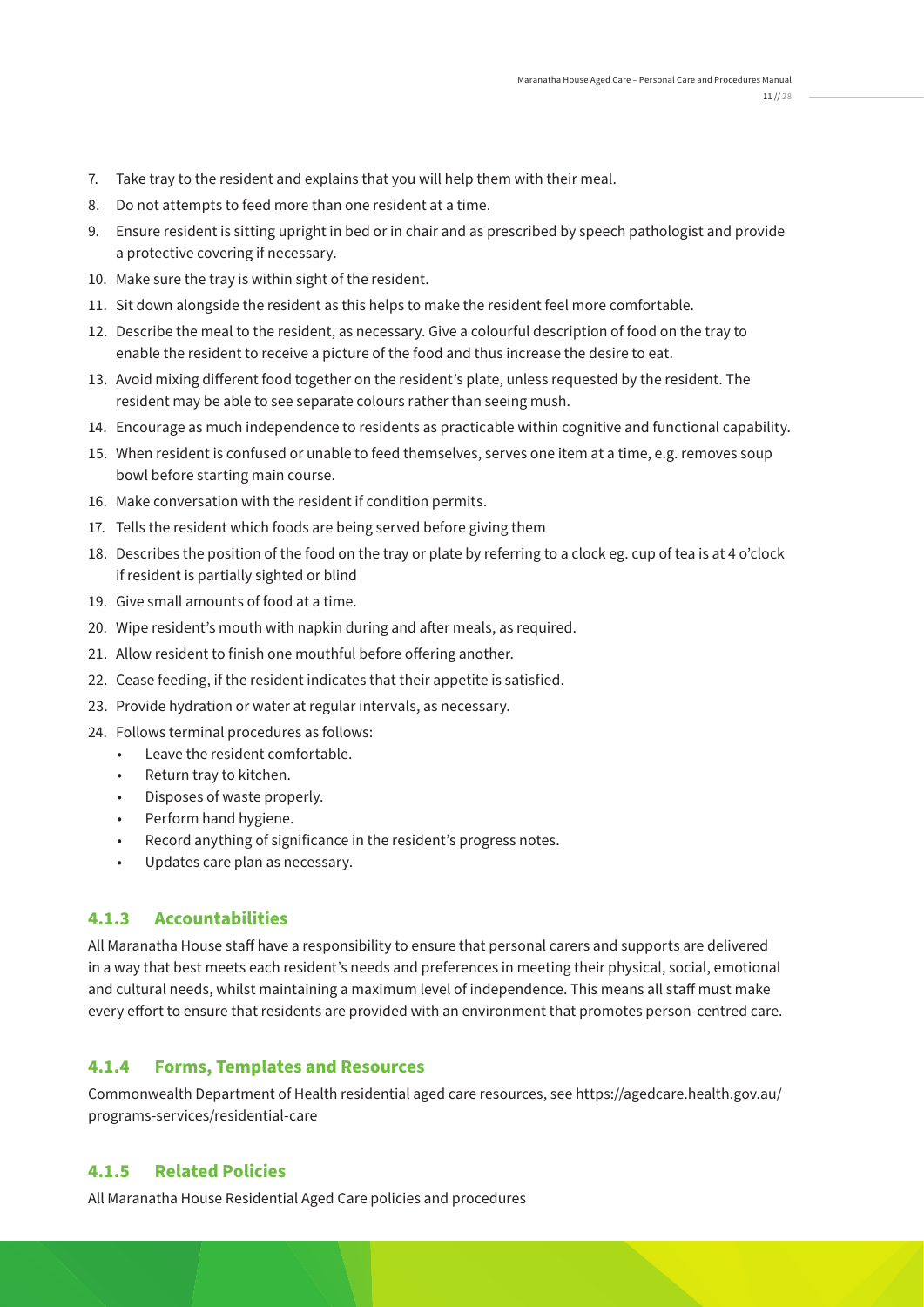Maranatha House Aged Care – Personal Care and Procedures Manual 12 // 28

#### **4.1.6 Standards and Legislation**

- Aged Care Quality Standards (2018): Standard 1 – Resident dignity and choice Standard 2 – Ongoing assessment and planning with residents Standard 3 – Personal care and clinical care Standard 4 – Services and supports for daily living Standard 5 – Organisation's service environment Standard 6 – Feedback and complaints Standard 7 – Human resources
- Standard 8 Organisational governance

### **A.5 PERSONAL HYGIENE**

#### **5.1.1 Scope**

This policy applies to all staff and residents at Maranatha House.

#### **5.1.2 Procedure**

#### **SHOWERING**

- 1. Review resident's care plan to identify the resident's preferences and the level of assistance required. Resident's should be encouraged to be as independent as possible.
- 2. Introduce self and explain procedure to the resident.
- 3. Ensure that the shower cubicle is clean and tidy and that the floor in the dressing area is dry and free of clutter.
- 4. Collect a full set of resident's clothing suitable to the season and according to resident's personal preference.
- 5. Help the resident out of bed and put on dressing gown and slippers.
- 6. Provide resident with option to go to the toilet before going to shower.
- 7. Don glove/apron as appropriate.
- 8. Walk with the resident to the shower or where appropriate, assist the resident into a shower chair and transport them into the bathroom.
- 9. Turn the tap on and set the water to a comfortable temperature for the resident.
- 10. Test the temperature of the water on the inner wrist.
- 11. Resident's should be encouraged to be as independent as practical.
- 12. Gently spray the resident's face with water, washing the face with a face cloth formed into a mitt.
- 13. Wash the resident's eyes first, then face, neck and ears.
- 14. Ascertain each resident's preference in regard to soap/bodywash on the face, then proceed to wash from the neck downward and finish with the perineal area.
- 15. Use a separate washcloth for the perineal area.
- 16. Rinse off all soap/body wash thoroughly, to prevent irritation from residual soap.
- 17. Dry the resident using a bath towel, taking particular care to dry between body folds (for example between toes, fingers, under breasts, axilla, buttocks)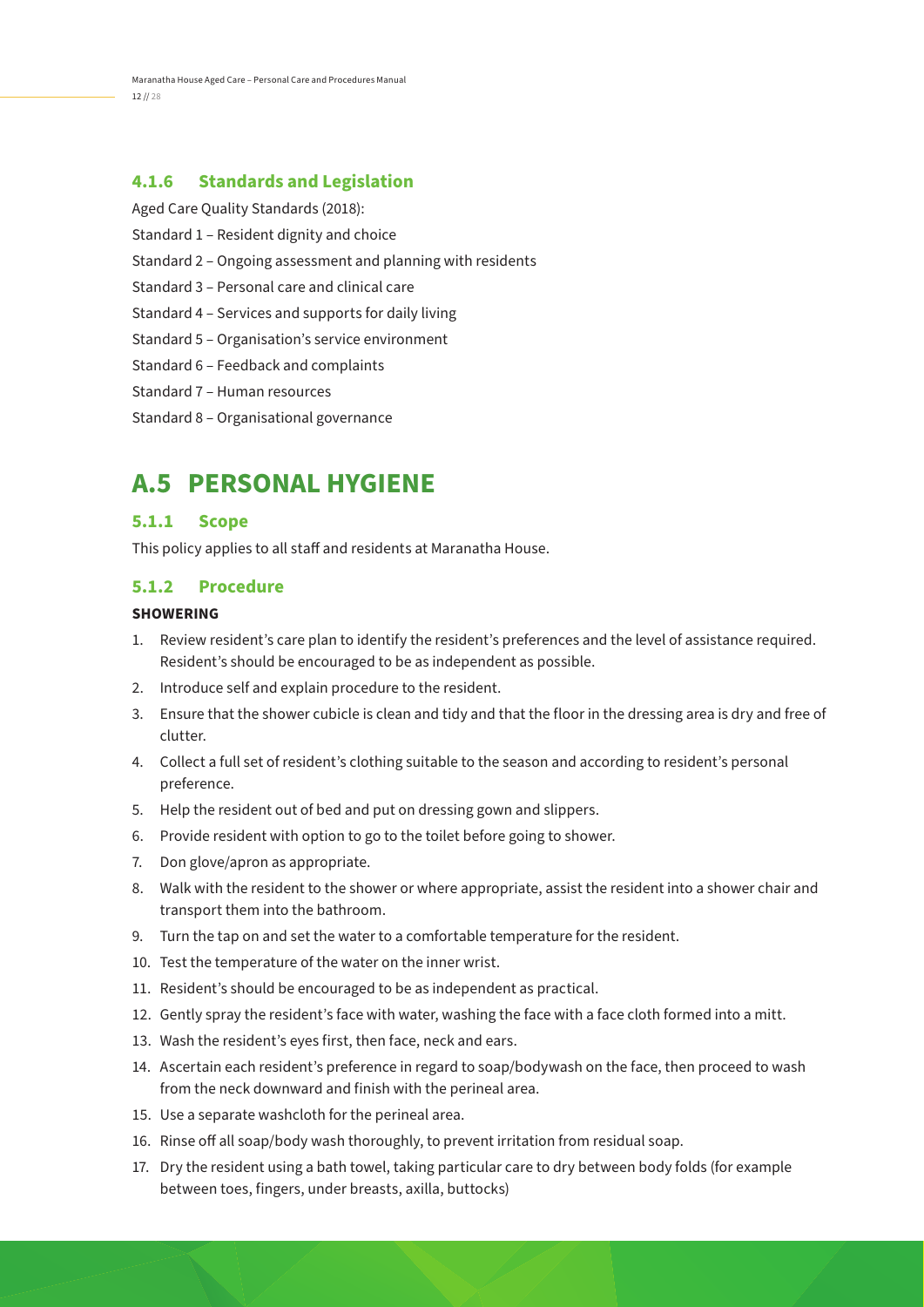- 18. Apply deodorants, moisturisers, emollient creams as preferred by resident.
- 19. Assist the resident to dress.
- 20. Comb the hair and apply makeup as applicable.
- 21. Return resident to their bed or room.
- 22. Follows terminal procedures as follows:
	- Leaves the resident comfortable.
	- Clean equipment and return to the appropriate storeroom.
	- Dispose of waste and soiled linen appropriately
	- Perform hand hygiene.
	- Record anything of significance in the resident's progress notes.
	- Makes a referral to the RN as necessary.

#### **BED BATH/SPONGE BATH**

- 1. Gathers all equipment necessary for the procedure
- 2. Introduces self and explains procedure to the resident.
- 3. Performs hand hygiene.
- 4. Prepares a basin with warm water (43 to 45°C is ideal).
- 5. Covers resident with a bath blanket
- 6. Uses a washcloth folded into a mitt so there are no loose ends to drag over the resident.
- 7. Uses long, firm strokes as they create friction to remove dirt, oil and bacteria.
- 8. Pays particular attention to areas where skin lies on skin axilla, under breasts, abdominal folds, buttocks folds, and groin.
- 9. Exposes, washes, rinses and thoroughly dries the body one part at a time to prevent chilling and embarrassment.
- 10. Supports large joints (elbows, knees) when limb is elevated for washing, rinsing and drying.
- 11. Uses the following order as a guide:
- 12. Eyes (inner to outer canthus, no soap)
- 13. Face, neck and ears (check resident's preference for soap on face)
- 14. Far arm and hand (soak hand in basin)
- 15. Near arm and hand (soak hand in basin)
- 16. Chest and axillae
- 17. Abdomen and groin
- 18. Far thigh, leg and foot
- 19. Near leg and foot
- 20. Back
- 21. Genital and anal areas
- 22. Replaces the bottom sheet with fresh linen.
- 23. Applies deodorant, moisturisers, emollient cream according to resident's preferences.
- 24. Dresses resident in fresh clothing.
- 25. Replaces the bath blanket with a clean top sheet and add other linen as required.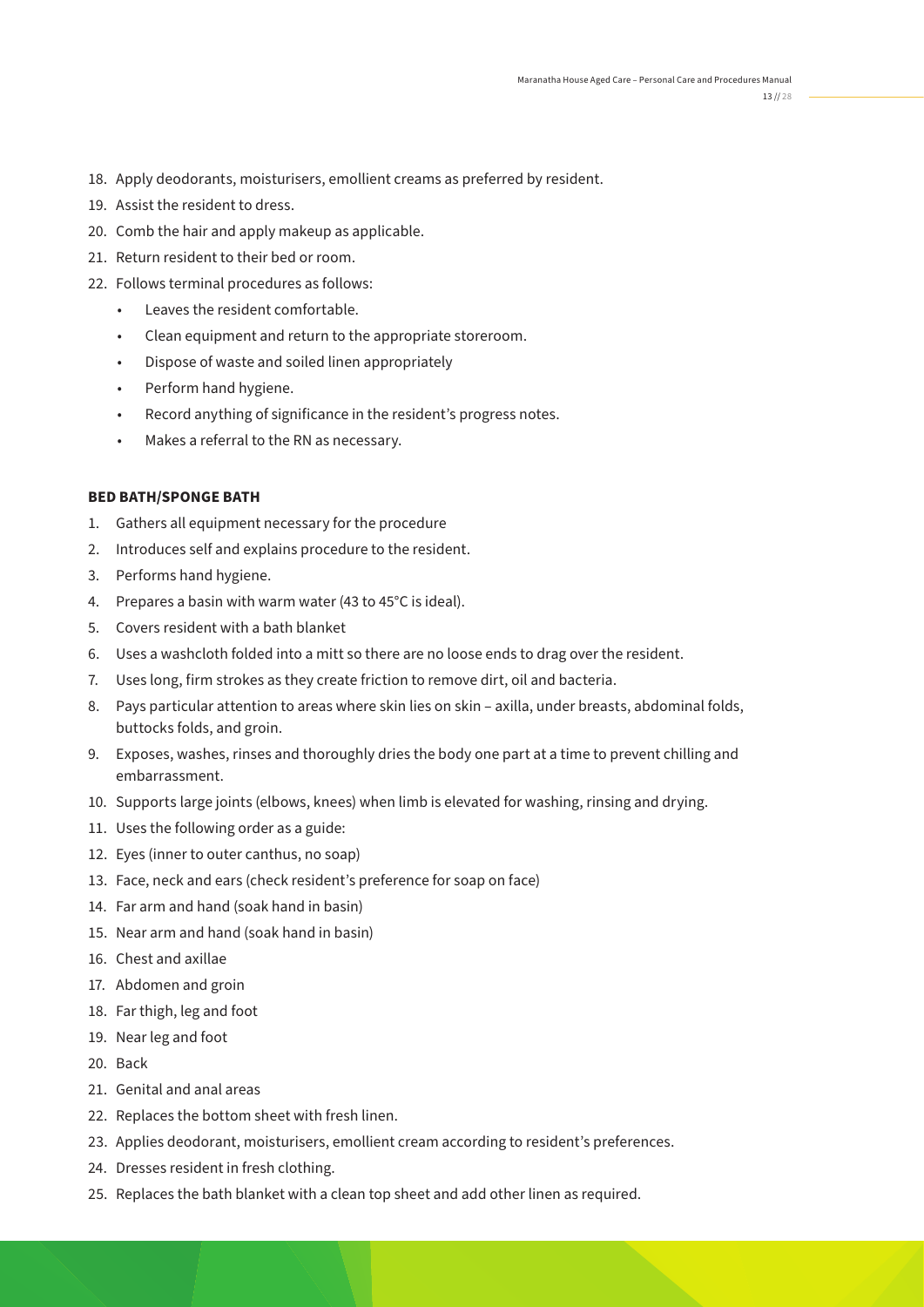- 26. Discards bath blanket and other linen in the linen hamper
- 27. Positions resident for comfort and put up side-rails as applicable.
- 28. Follows terminal procedures as follows:
	- Leaves the resident comfortable.
	- Returns equipment to Treatment Room.
	- Disposes of waste properly.
	- Perform hand hygiene.
	- Records anything of significance in the resident's progress notes.
	- Makes a referral to the RN as necessary.

#### **HAIR WASHING**

- 1. Asks the resident to their head backwards and direct the water stream from the front of the hair backwards to prevent water running over the face.
- 2. Wets hair thoroughly using the resident's preferred shampoo, lather well using the balls of your fingers to massage the scalp and increase circulation.
- 3. Rinses well, again from the forehead backwards with the head tipped back.
- 4. Wraps the hair in a towel and gently dry it using short patting movement to prevent damage to the hair shaft.
- 5. Styles the hair as per the resident's preferences.

#### **BED SHAMPOO**

- 1. Introduces self and explains procedure to the resident.
- 2. Performs hand hygiene.
- 3. Gathers all equipment necessary for the procedure
- 4. Places a small pillow protected with a waterproof sheet under the resident's shoulders for comfort.
- 5. Wets hair thoroughly and, using the resident's preferred shampoo.
- 6. Lathers well using the balls of your fingers to massage the scalp and increase circulation.
- 7. Rinses the hair using the jug of water, paying particular attention to the nape of the neck where it is difficult to rinse.
- 8. Wraps and dries hair as above and remove the bed trough
- 9. Styles the hair as per the resident's preferences.
- 10. Follows terminal procedures as follows:
	- Leaves the resident comfortable.
	- Returns equipment to Treatment Room.
	- Disposes of waste properly.
	- Perform hand hygiene.
	- Records anything of significance in the resident's progress notes.
	- Makes a referral to the RN as necessary.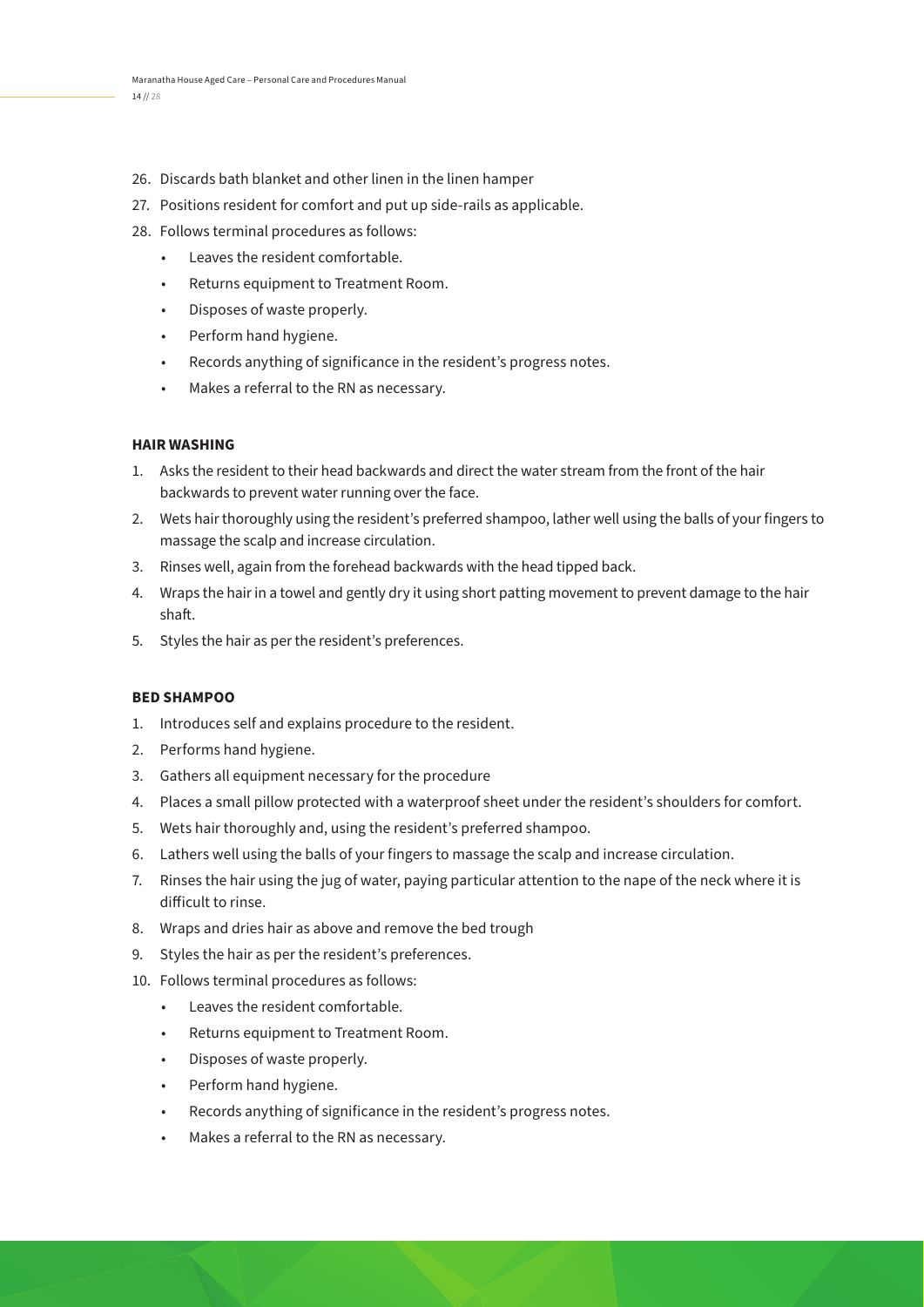#### **MOUTH CARE**

- 1. Introduces self and explains procedure to the resident.
- 2. Performs hand hygiene.
- 3. Gathers all equipment necessary for the procedure
- 4. Positions resident to a comfortable position (i.e., stand in front of the hand basin if resident can tolerate).
- 5. Positions towel over the chest and shoulders to protect the clothing from splashes and dribbles.
- 6. Wets toothbrush with cool water and apply a pea-sized amount of toothbrush.
- 7. Asks resident to open mouth and to keep the mouth open.
- 8. Uses the toothbrush, held at a 45-degree angle, to cleanse every surface of the teeth. Applies small, circular movements of the toothbrush, starting at the junction of the teeth and gums and working towards the crown. Uses light pressure to avoid injury.
- 9. Cleans the inside, outside and flat surfaces of both upper and lower teeth.
- 10. Asks resident to sip water from the glass and spit out excess toothpaste solution into the lavatory or bowl. Alternatively, care staff repeatedly dips the toothbrush in the water. If the resident is unable to spit out fluid, suction will have to be used.
- 11. Helps resident rinse the mouth with mouthwash after brushing to remove any remaining debris and leave the mouth feeling refreshed.
- 12. Follows terminal procedures as follows:
	- Leaves the resident comfortable.
	- Returns equipment to Treatment Room.
	- Disposes of waste properly.
	- Perform hand hygiene.
	- Records anything of significance in the resident's progress notes.
	- Makes a referral to the RN as necessary.

#### **DENTURE CARE**

- 1. Introduces self and explains procedure to the resident.
- 2. Performs hand hygiene.
- 3. Gather all equipment necessary for procedure
- 4. Positions resident to a comfortable position (i.e., standing or sitting in front of the hand basin if resident can tolerate.
- 5. Apply disposable gloves
- 6. Remove dentures or bridge from the resident's mouth, or when able the resident will remove them and place them in a denture mug.
- 7. Encourage resident to rinse their mouth with water after removal of dentures.
- 8. Use gloved hands to remove the dentures or bridge from the resident's mouth.
- 9. Clean the dentures/bridge thoroughly using a brush and toothpaste to remove any debris.
- 10. Rinse the plate/bridge and return to the resident. Assist the resident to place the denture/bridge back in their mouth. Ensure that the dentures/bridge are comfortable and well fitting. Report any discomfort or complaints within the mouth to the RN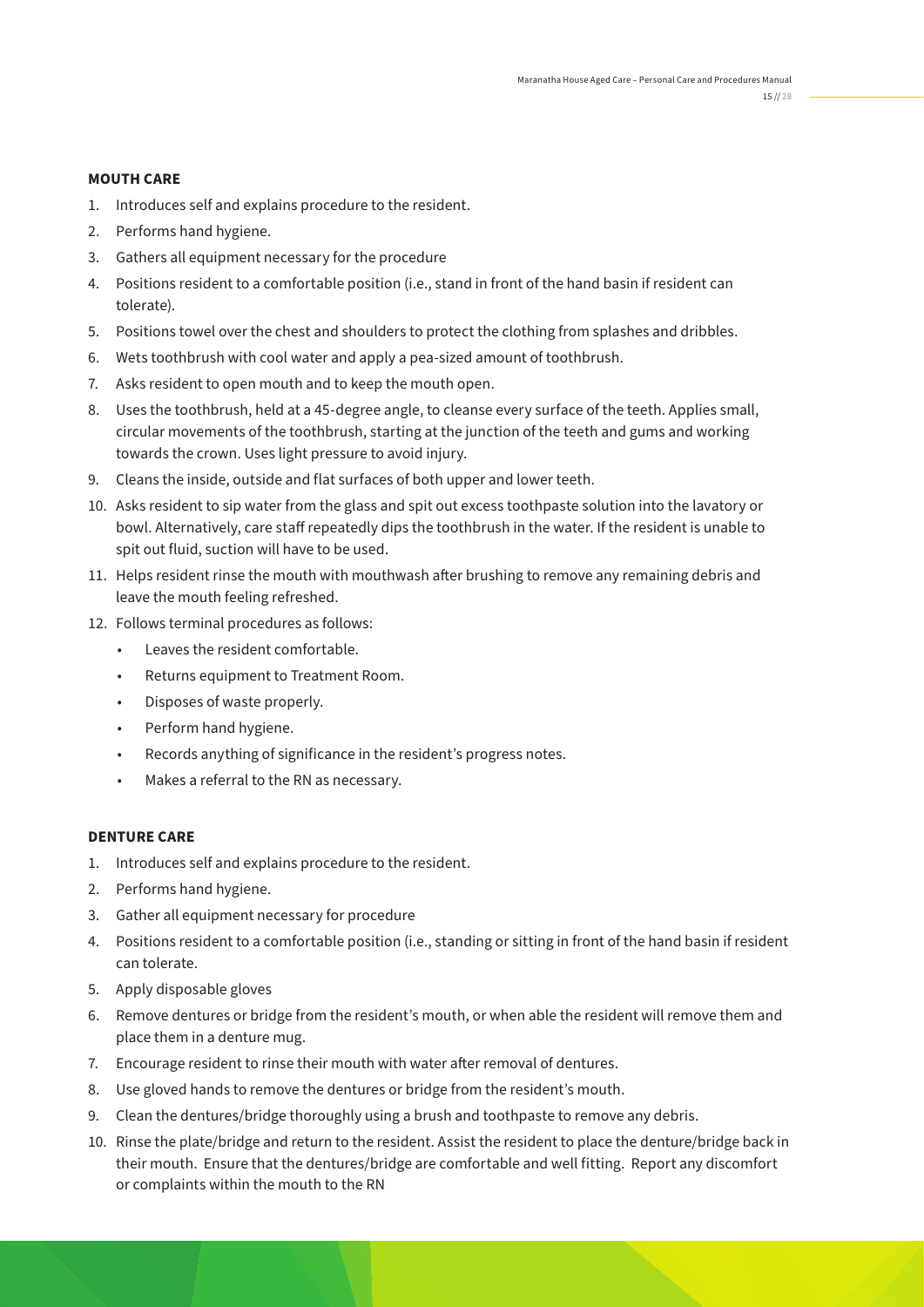- 11. The resident may prefer to have the plate or bridge soaked in a cleaning agent overnight. If so, place cleaning agent into a denture cup and dissolved in tepid water. Put the plate or bridge in the denture cup and leave for several hours to freshen and disinfect the plastic or metal.
- 12. Follow terminal procedures as follows:
	- Leave the resident comfortable.
	- Return equipment to Treatment Room.
	- Dispose of waste properly.
	- Perform hand hygiene.
	- Record anything of significance in the resident's progress notes.
	- Make a referral to the RN as necessary

#### **SHAVING A MALE RESIDENT**

- 1. Review the resident's care plan and determine their usual routine (e.g., electric or safety razor).
- 2. Perform hand hygiene.
- 3. Introduce self and explains procedure to the resident.
- 4. Gather all equipment necessary for the procedure and bring equipment to the bedside/bathroom.
- 5. Assist resident to a comfortable position (i.e., sit/stand in front of the hand basis if resident can tolerate).
- 6. If the resident is in bed, put the resident in an upright position, if possible, with a basin of warm water on the over bed table.
- 7. Observes the face for lesions, raised moles and birthmarks so these can be avoided during shaving and thus prevent injury.
- 8. For the safety razor, lathers the face with the preferred shaving preparation or soap.
- 9. Holds the skin taut with the non-dominant hand and, using short strokes, shave in the direction of the hair growth. This promotes a closer shave without skin irritation. Rinses the razor between each stroke to keep the cutting edge clean.
- 10. Starts at the top of hair growth and work down to the neck.
- 11. Asks the resident to extend his neck to increase tautness of skin and facilitate hair removal.
- 12. Rinses the area to remove excess lather and hair and prevent irritation when hair is removed.
- 13. Applies aftershave of the resident's choice, which acts as an antiseptic on micro-abrasions and feels refreshing.
- 14. Follows terminal procedures as follows:
	- Leaves the resident comfortable.
	- Returns equipment to Treatment Room.
	- Disposes of waste properly.
	- Perform hand hygiene.
	- Records anything of significance in the resident's progress notes.
	- Makes a referral to the RN as necessary.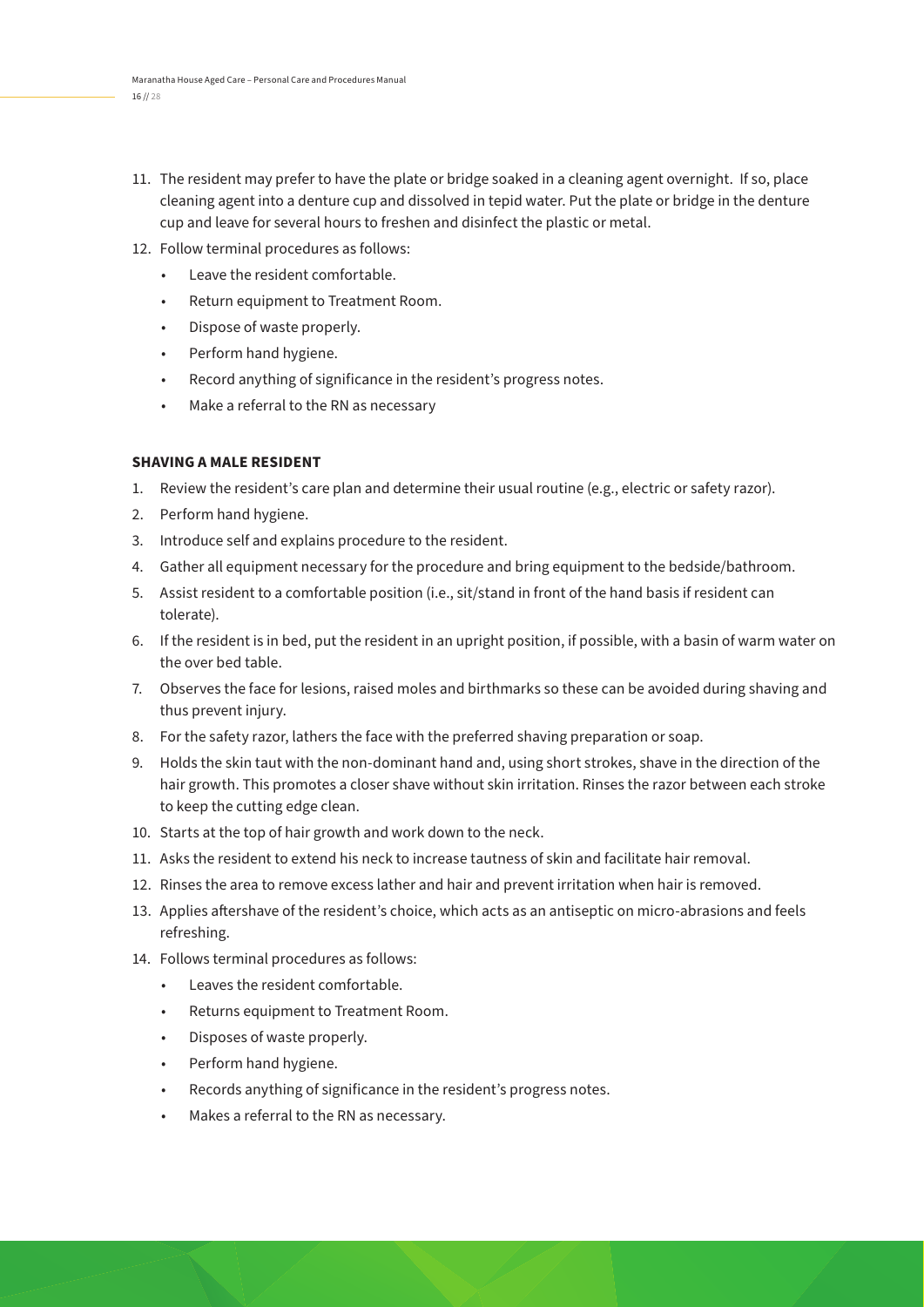#### **NAIL CARE**

- 1. Introduces self and explains procedure to the resident.
- 2. Performs hand hygiene.
- 3. Gathers all equipment necessary for the procedure
- 4. Positions resident to a comfortable position (i.e., sitting).
- 5. Cuts the nail straight across and smooth with the file or emery board.
- 6. Takes care that the nail is not cut too short by the lateral folds.
- 7. Works your way from one finger to the other until completed.
- 8. Applies emollient lotion to keep the skin soft and supple.
- 9. Follows terminal procedures as follows:
	- Leaves the resident comfortable.
	- Returns equipment to Treatment Room.
	- Disposes of waste properly.
	- Perform hand hygiene.
	- Records anything of significance in the resident's progress notes.
	- Makes a referral to the RN as necessary.

#### **PERIANAL CARE FOR FEMALE**

- 1. Introduce self to resident and explain the procedure
- 2. Performs hand hygiene.
- 3. Positions the resident in a supine position with the bed linen folded down to the foot of the bed.
- 4. Places a towel under the hips long ways so that the lower end can be used to dry the anterior area and the upper edge (under the resident's buttocks) is used for the anal area.
- 5. Asks the resident to flex her legs and drape her upper body and legs with the bath blanket to reduce embarrassing exposure. Wraps the tails of the bath blanket around the legs to anchor the blanket and bring the middle up to expose the perineum.
- 6. Washes and dries the upper inner thighs.
- 7. Cleans the labia majora and then spread the labia to expose the folds and labia minora.
- 8. Cleanses from the front towards the anus, using the corners of the washer, one stroke per corner. Uses gauze squares (one for each stroke) to remove the fluids, if the resident has a catheter, or is menstruating.
- 9. Rinses the area well, using the same procedure.
- 10. Inspects for any areas of excoriation (especially between labial folds), for odour, excess secretions or any other abnormality.
- 11. inspects the urinary meatus in those who have an indwelling catheter (IDC) for signs of excoriation of the orifice.
- 12. Dries the perineum well.
- 13. Assists the resident to turn onto their side away from you.
- 14. Spreads the buttocks and cleanse the anal area.
- 15. Dries well.
- 16. Applies emollient cream or ointment as needed.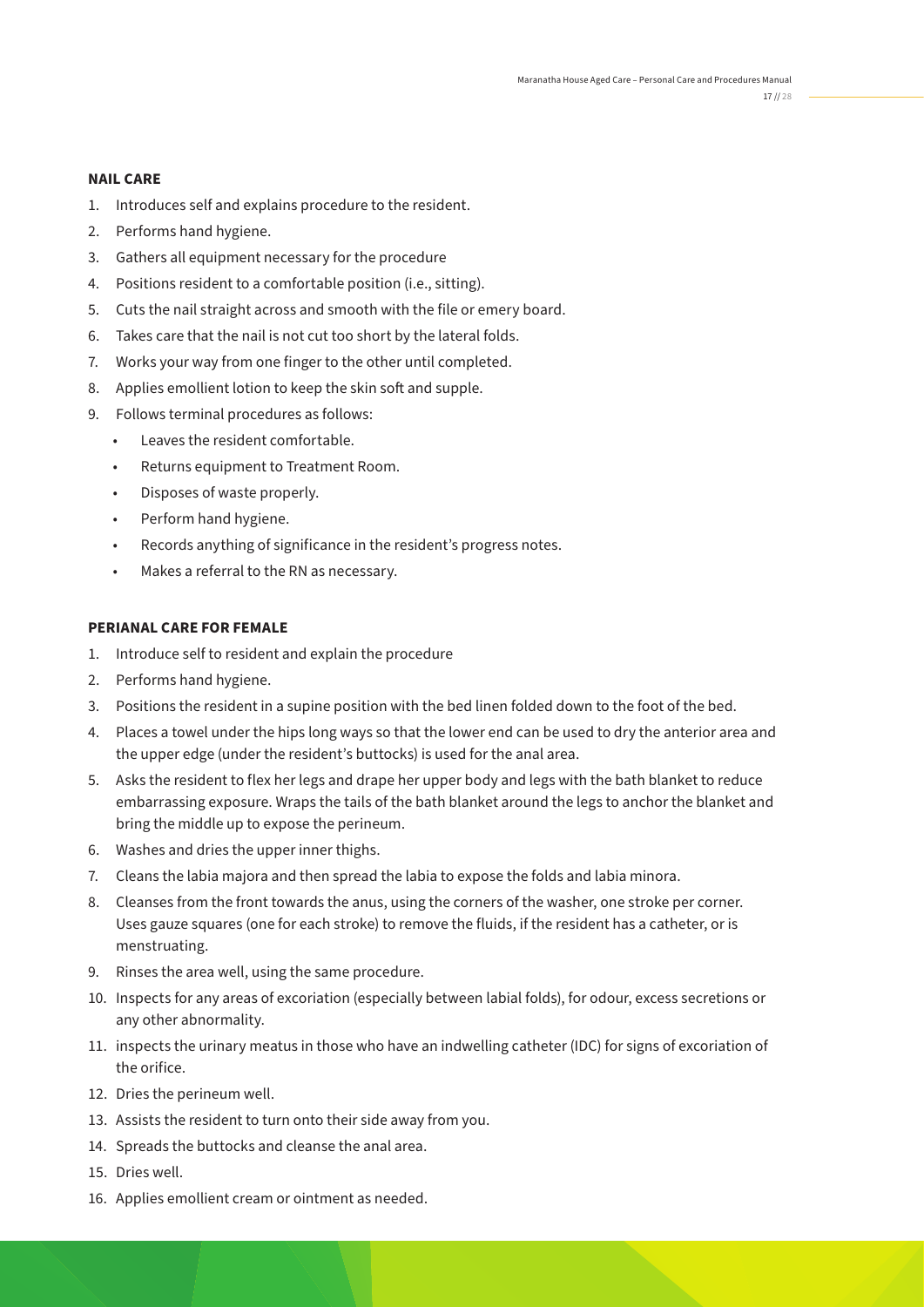- 17. Returns the resident to a position of comfort and readjust the bedclothes.
- 18. Follows terminal procedures as follows:
	- Leaves the resident comfortable.
	- Returns equipment to Treatment Room.
	- Disposes of waste properly.
	- Perform hand hygiene.
	- Records anything of significance in the resident's progress notes.
	- Makes a referral to the RN as necessary.

#### **Perianal Care for Male**

- 1. Gathers all equipment necessary for the procedure
- 2. Introduces self and explains procedure to the resident.
- 3. Performs hand hygiene.
- 4. Positions the resident in a supine position with the bed linen folded down to the foot of the bed.
- 5. Places a towel under the hips long ways so that the lower end can be used to dry the anterior area and the upper edge (under the resident's buttocks) is used for the anal area.
- 6. Asks the resident to flex his legs and drape the upper body in a bath blanket, bringing the tails of the bath blanket down over the legs.
- 7. Exposes the genital area.
- 8. Washes and dries the upper inner thighs.
- 9. Washes and dries the penis, using firm strokes, which may prevent an erection.
- 10. Retracts the foreskin to expose the glans penis. Clean it with the washcloth, dry it and replace the foreskin if the resident is uncircumcised.
- 11. Washes and dries the scrotum. Scrotal folds in the posterior may need to be washed and dried while the resident is on his side.
- 12. Inspects the urinary meatus in those who have an indwelling catheter (IDC) for signs of excoriation of the orifice.
- 13. Dries the perineum well.
- 14. Assists the resident to turn onto their side away from you.
- 15. Spreads the buttocks and cleanse the anal area.
- 16. Dries well.
- 17. Applies emollient cream or ointment as needed.
- 18. Returns the resident to a position of comfort and readjust the bedclothes.
- 19. Follows terminal procedures as follows:
	- Leaves the resident comfortable.
	- Returns equipment to Treatment Room.
	- Disposes of waste properly.
	- Perform hand hygiene.
	- Records anything of significance in the resident's progress notes.
	- Makes a referral to the RN as necessary.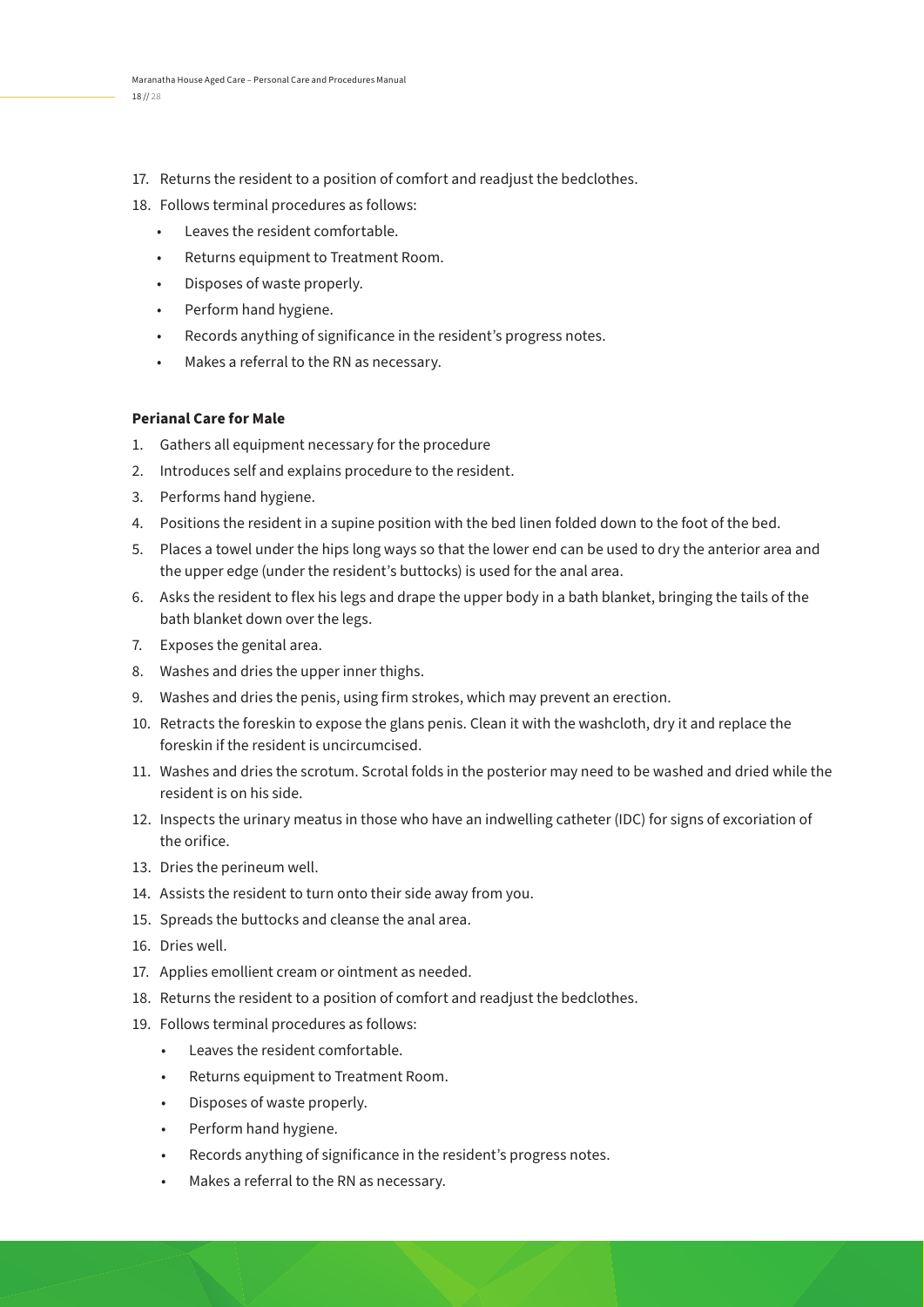All Maranatha House staff have a responsibility to ensure that personal carers and supports are delivered in a way that best meets each resident's needs and preferences in meeting their physical, social, emotional and cultural needs, whilst maintaining a maximum level of independence. This means all staff must make every effort to ensure that residents are provided with an environment that promotes person-centred care.

#### **5.1.4 Forms, Templates and Resources**

Commonwealth Department of Health residential aged care resources, see https://agedcare.health.gov.au/ programs-services/residential-care

#### **5.1.5 Related Policies**

All Maranatha House policies and procedures

#### **5.1.6 Standards and Legislation**

Aged Care Quality Standards (2018):

- Standard 1 Resident dignity and choice
- Standard 2 Ongoing assessment and planning with residents
- Standard 3 Personal care and clinical care
- Standard 4 Services and supports for daily living
- Standard 5 Organisation's service environment
- Standard 6 Feedback and complaints
- Standard 7 Human resources
- Standard 8 Organisational governance

### **A.6 TOILETING**

#### **6.1.1 Scope**

This policy applies to all staff and residents at Maranatha House.

#### **6.1.2 Procedure**

#### **BED PAN**

- 1. Introduce self and explain to the resident what you are going to do.
- 2. Perform hand hygiene
- 3. Assemble all equipment needed for the procedure, to avoid interruption during the procedure.
- 4. Ensure to use clean bed pan that has been sanitised properly.
- 5. Ensure good lighting.
- 6. Run warm water over the bedpan and dry it. A metal bedpan retains heat, so check to make sure it is not too hot before putting it under the resident.
- 7. Don disposable gloves.
- 8. Ensure privacy by closing the door and / or the curtains.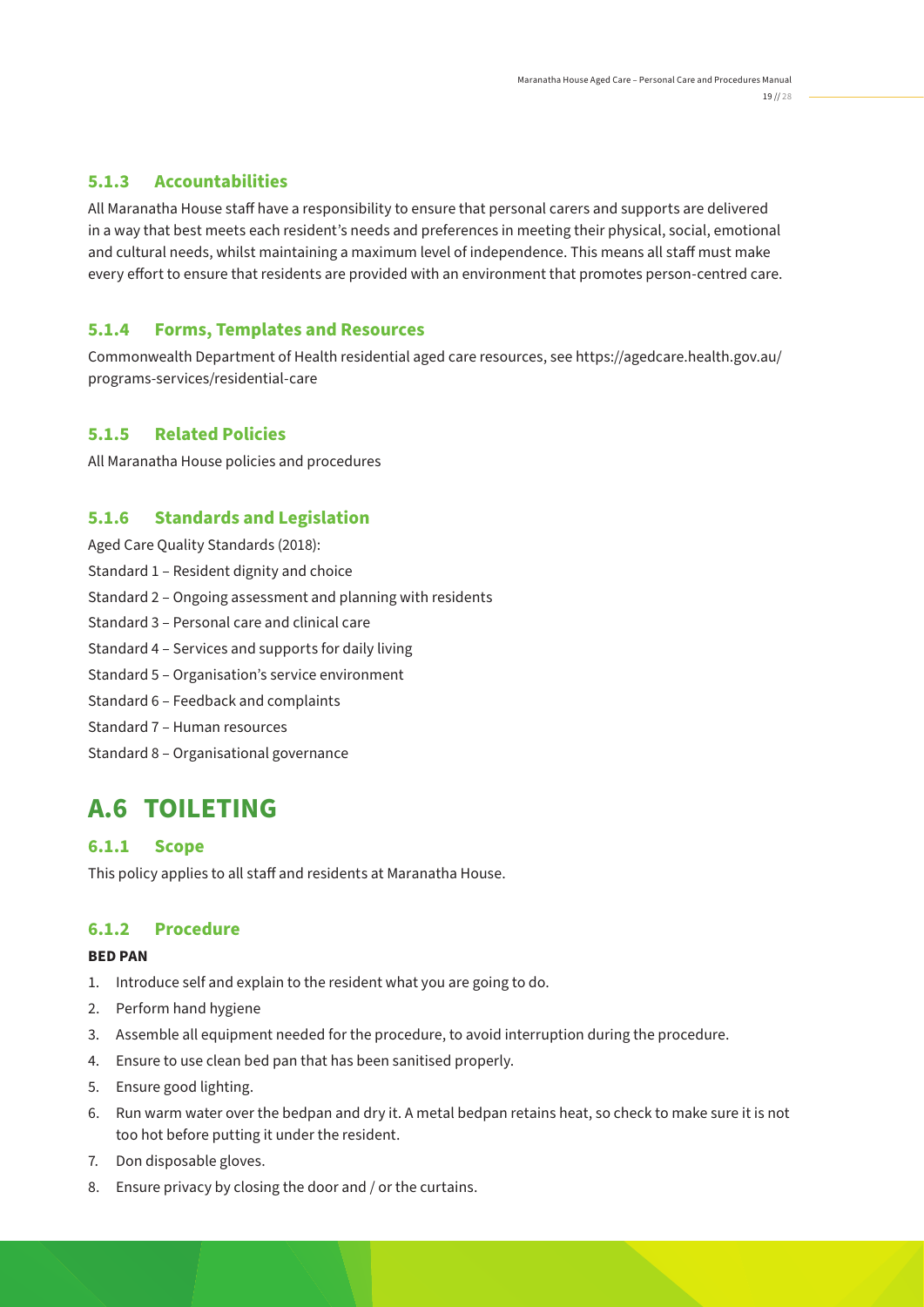- 9. Place a waterproof pad under the resident's buttocks to protect the bed from possible spills.
- 10. Assist the resident as needed; for example, adjust trousers or clothing appropriately.
- 11. Raise the head of the bed a little if it is allowed.
- 12. Support the lower back of the resident with one hand. With the other hand, places the curved edge of the bedpan under the resident's buttocks.
- 13. Raise the head of the bed until the resident is in a sitting position (sitting upright makes having a bowel movement or urinating easier).
- 14. Give the resident as much privacy as possible. If the resident is weak or frail, do not leave them alone, if it poses any risk to the resident.
- 15. When the resident is done, lower the head of the bed. Asks the resident to raise their buttocks, while supporting their lower back with one hand.
- 16. Carefully remove the bedpan with other hand.
- 17. Cover the bedpan with a disposable paper cover and put it on a chair.
- 18. Gently rolls the resident onto their side.
- 19. Clean the resident's buttocks with toilet paper first.
- 20. Next, use a wet washcloth or wet wipe to clean the area. If necessary, use soap and water to clean the area well. If the resident is a female, cleans from front to back.
- 21. Dry the area between the resident's legs.
- 22. Checks the surrounding skin for redness or sores.
- 23. Give the resident a damp washcloth or wet wipe to clean their hands after using the bedpan or urinal.
- 24. Follows terminal procedures as follows:
	- Leave the resident comfortable.
	- Take bed pan to the pan room and remove paper cover
	- Place bed pan into the sanitiser and run one cycle.
	- Dispose of any other waste.
	- Perform hand hygiene.
	- Record anything of significance in the resident's progress notes.
	- Update care plan as necessary

#### **URINAL**

- 1. Explain procedure to resident.
- 2. Perform hand hygiene.
- 3. Prepare all equipment needed for the procedure, to avoid distraction for yourself and the resident.
- 4. Ensure to use clean urinal that has been sanitised properly.
- 5. Ensure good lighting.
- 6. Ensure you have all the necessary equipment to avoid interruption during the procedure.
- 7. Introduce self and always explains to the resident what you are going to do.
- 8. Brings the urinal to the resident inserted in a paper cover.
- 9. Screens the resident or closes the door as appropriate to ensure privacy.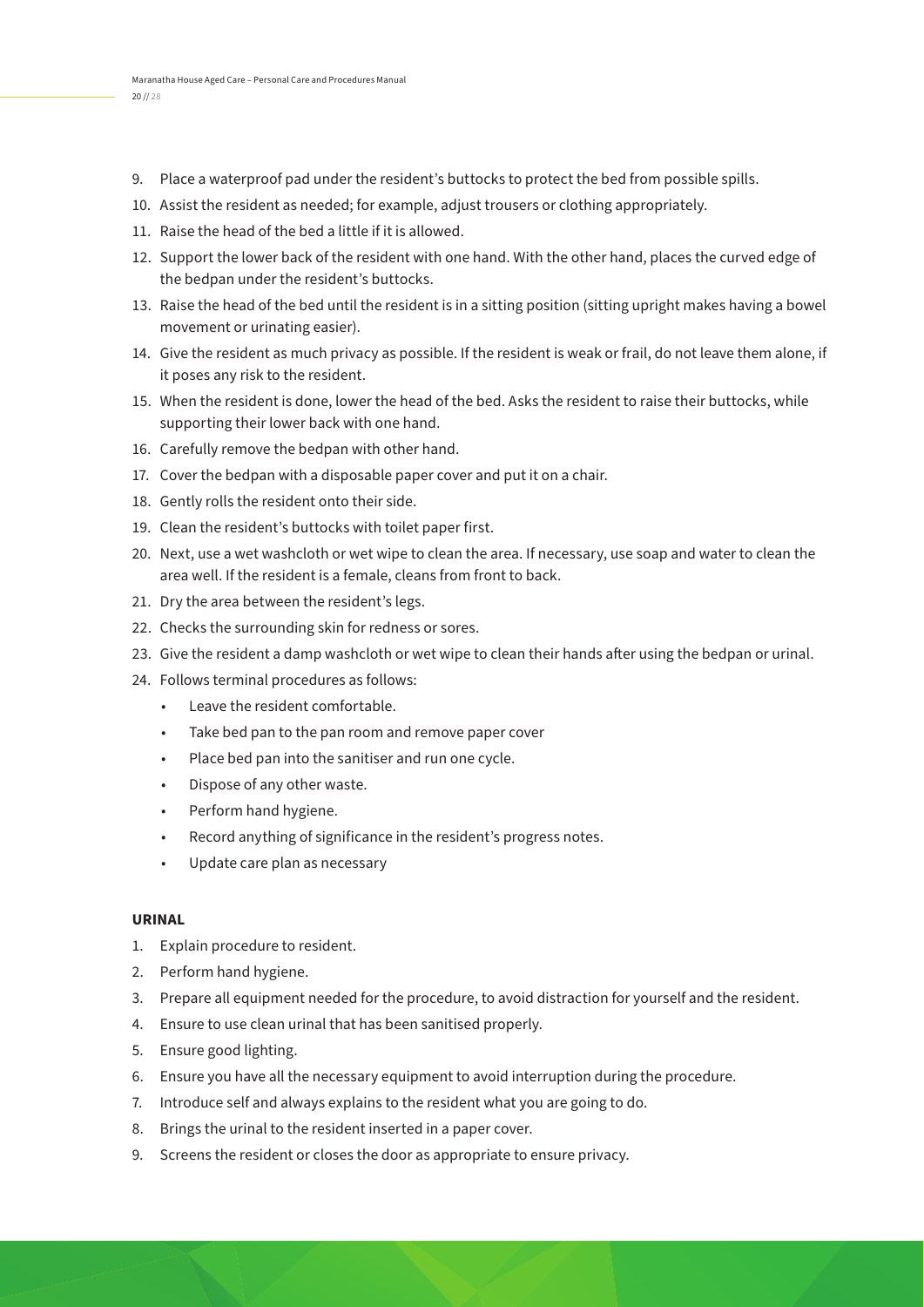- 10. Adjust the position of the bed as necessary. For example, some residents may desire to have the head of the bed raised. Others may require the knee part of the bed to be lowered or level.
- 11. Assist the resident as needed; for example, adjusts trousers or clothing appropriately.
- 12. Ask the resident to put the urinal between his legs.
- 13. Spread the resident's legs if he cannot do it himself.
- 14. Position the urinal and holds it gently while the person urinates.
- 15. When the person is done, carefully remove the urinal.
- 16. Place urinal on the floor.
- 17. Ensure the area between the resident's legs is clean and dry.
- 18. Readjust resident's clothing.
- 19. Follows terminal procedures as follows:
- 20. Leaves the resident comfortable.
	- Covers urinal with a paper cover.
	- Takes the urinal to the Pan Room, place into the sanitizer and run one cycle.
	- Disposes of waste properly.
	- Perform hand hygiene.
	- Record anything of significance in the resident's progress notes.
	- Update care plan as necessary

#### **COMMODE**

- 1. Able to explain indication of the procedure.
- 2. Makes sure that the commode is not damaged in any way.
- 3. Adjusts the seat to the right height for the person. Generally, feet should be flat on the ground, with knees just above hip height whilst seated. Extra height may be needed following hip surgery.
- 4. Lifts up the commode lid.
- 5. If the frame is to be used over an existing toilet, removes any pan.
- 6. Lifts up the toilet seat and puts the toilet frame over it.
- 7. Removes the existing toilet seat to allow the over toilet frame to be positioned as close to the toilet bowl as possible.
- 8. Ensures toilet paper is within easy reach.
- 9. Helps the resident to stand at the front of the seat, and moves into a position where he or she can feel the toilet seat behind their knees.
- 10. Asks resident to put both hands on the armrests, with even pressure on both sides to prevent tipping.
- 11. Assists the resident as needed; for example, adjusts trousers or clothing appropriately.
- 12. Encourages resident to bend slightly forward at the waist, slowly lowering themselves onto the seat.
- 13. If required, place your hands on the resident's lower back and provide gentle forward pressure.
- 14. Gives the resident privacy if possible. If the resident is weak, does not leave him or her alone.
- 15. Once done, cleans the buttocks of the resident with toilet paper first.
- 16. Next, uses a wet washcloth or wet wipe to clean the area. If necessary, uses soap and water to clean the area well. If the resident is a female, cleans from front to back.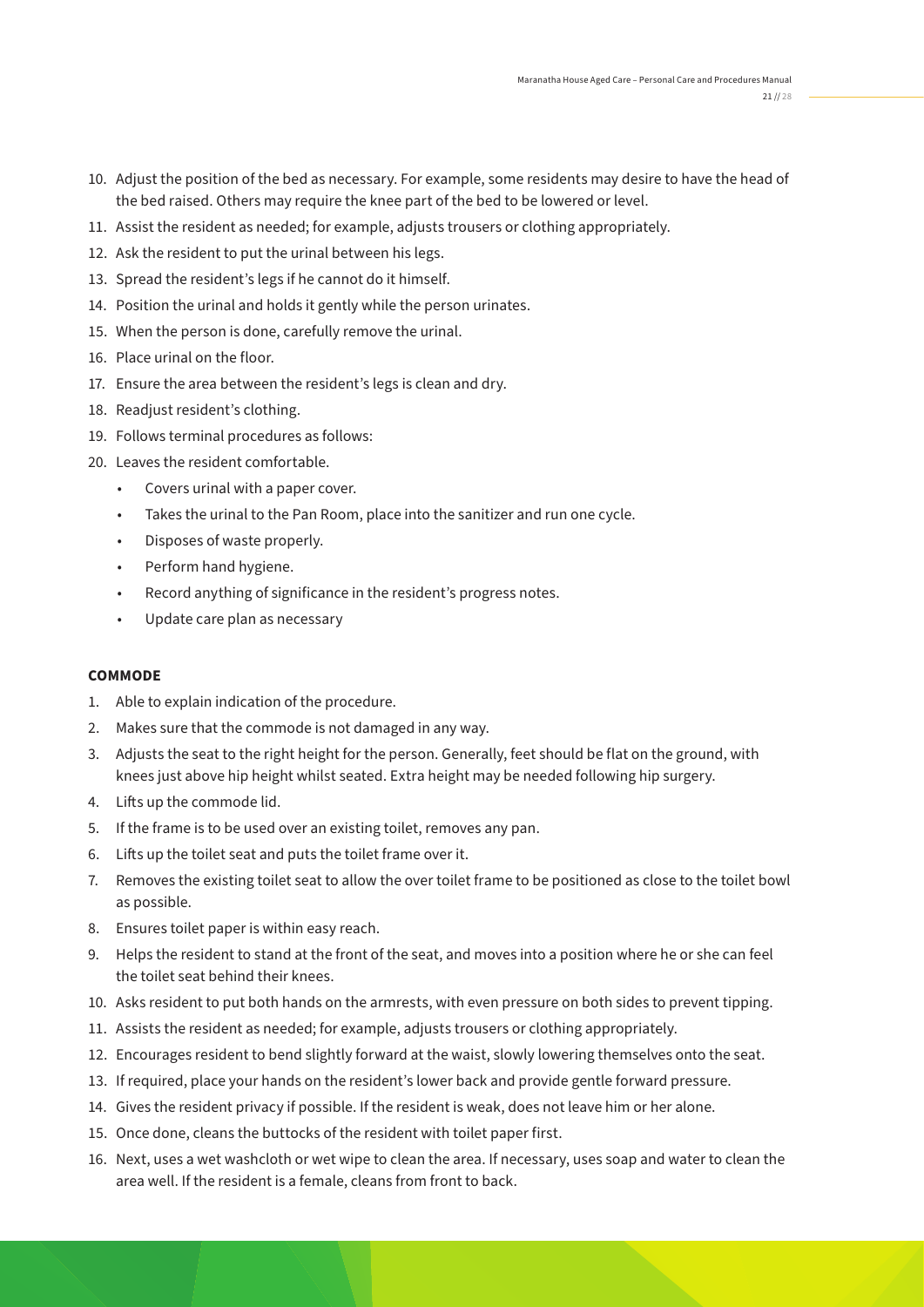- 17. Dries the area between the resident's legs.
- 18. Encourages resident to have both hands on the armrests and to lift his or her body weight by using his or her legs and pushing up with their arms on the armrests.
- 19. Asks resident use even pressure on both sides to prevent tipping. If required, puts hand on the resident's lower back and gives gentle forward pressure. Does not pull on their arms.
- 20. Readjusts resident's clothing.
- 21. Takes resident back to his or her bed or in a chair.
- 22. Follows terminal procedures as follows:
	- Leaves the resident comfortable.
	- Covers urinal with a paper cover.
	- Takes bed pan or urinal to the pan room
	- Removes paper cover and places bed pan or urinal in the sanitiser and runs one cycle.
	- Disposes of waste properly.
	- Perform hand hygiene.
	- Records anything of significance in the resident's progress notes.
	- Updates care plan as necessary.

All Maranatha House staff have a responsibility to ensure that personal carers and supports are delivered in a way that best meets each resident's needs and preferences in meeting their physical, social, emotional and cultural needs, whilst maintaining a maximum level of independence. This means all staff must make every effort to ensure that residents are provided with an environment and supports that promotes and achieve person-centred care.

#### **6.1.4 Forms, Templates and Resources**

Commonwealth Department of Health residential aged care resources, see https://agedcare.health.gov.au/ programs-services/residential-care

#### **6.1.5 Related Policies**

All Maranatha House Residential Aged Care policies and procedures

#### **6.1.6 Standards and Legislation**

Aged Care Quality Standards (2018):

- Standard 1 Resident dignity and choice
- Standard 2 Ongoing assessment and planning with residents
- Standard 3 Personal care and clinical care
- Standard 4 Services and supports for daily living
- Standard 5 Organisation's service environment
- Standard 6 Feedback and complaints
- Standard 7 Human resources
- Standard 8 Organisational governance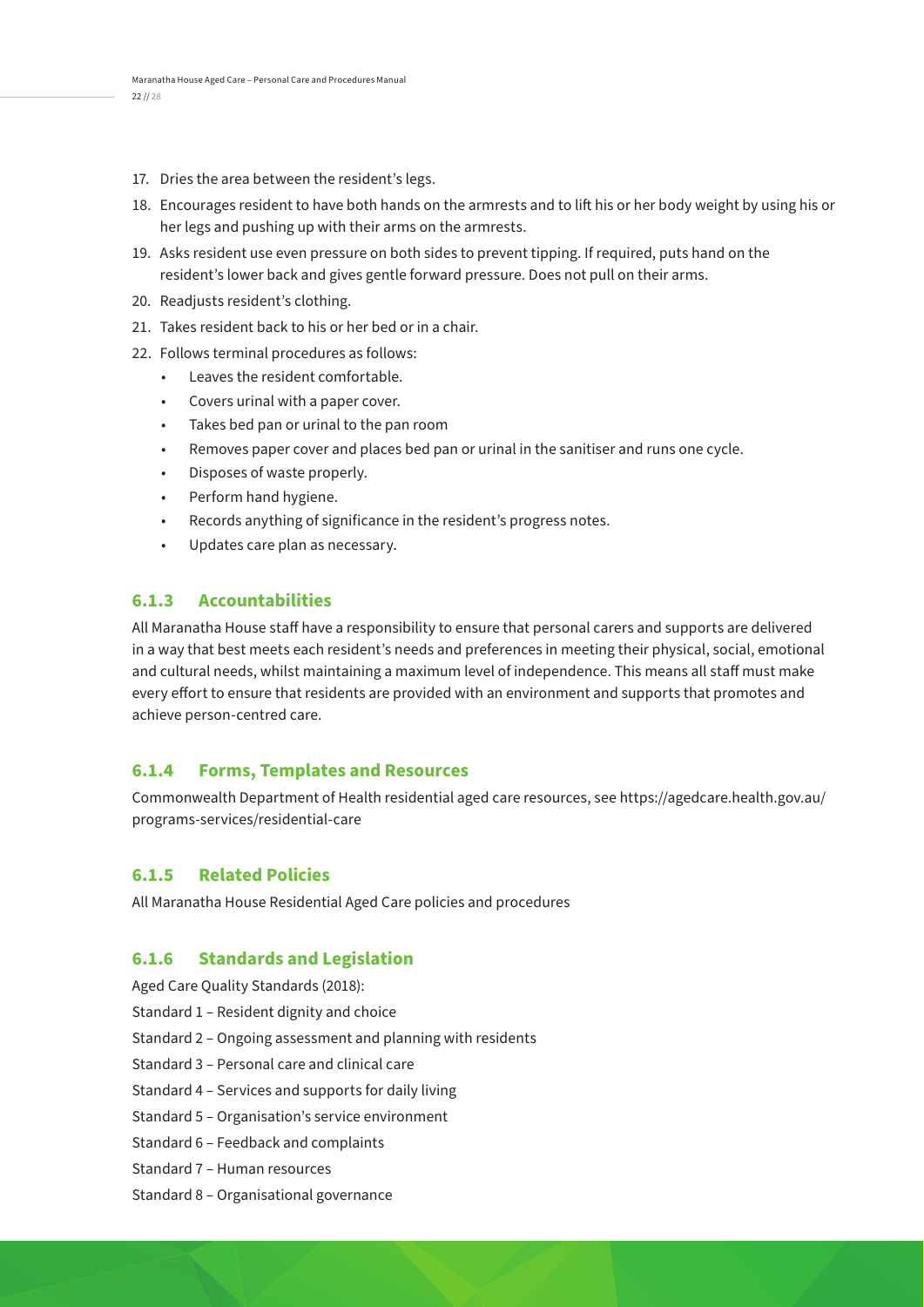## **A.7 TRANSFER DEVICES**

#### **7.1.1 Scope**

This policy applies to all staff and residents at Maranatha House.

#### **7.1.2 Procedure**

#### **SLIDE SHEET**

- 1. Review the Care Plan of the resident being assisted.
- 2. Explain the procedure to the resident.
- 3. Gather any equipment needed and the readiness of the resident.
- 4. Assesses the resident by watching/talking to them to see if they are willing and able to participate in the task.
- 5. Work in pairs when transferring a resident using any transfer devices.
- 6. Makes sure clothing and footwear are appropriate for the task
- 7. Chooses a lead carer: If more than one carer is involved when moving or handling a resident, identifies who should be the lead carer during the move by giving instructions
- 8. Perform hand hygiene.
- 9. Avoids distraction for self and the resident.
- 10. Ensures good lighting.
- 11. Ensures to have all the necessary equipment to avoid interruption during the procedure.
- 12. Introduces self and always explains to the resident what the procedure.
- 13. Folds the slide sheet in half. Makes sure that the open ends are at the side of the bed that the resident is going to be moved towards. In moving a resident up the bed, makes sure the open ends of the slide sheet is under the resident's head and the fold under their thighs. Adjusts height of bed and turns on lights.
- 14. Puts the slide sheet underneath the shoulders and hips of the resident being moved.
- 15. Pushes the sheet underneath one side of the resident.
- 16. Puts the resident's arms across their chest and bends their far knee or puts their far leg across their near leg.
- 17. Rolls the resident onto their side. Coordinates so that the far carer pushes hip and shoulder over, while the near carer guides knee and elbow. Uses body weight to roll the resident, rather than their shoulders.
- 18. Rolls the resident onto their back again. Pulls slide sheet gently through the other side of them and straighten.
- 19. Once the slide sheet is in position to move the resident, coordinates a sliding motion (not lifting) towards the desired position using body weight and legs.
- 20. Moves the resident's legs first before moving the rest of the body.
- 21. One carer pulls the top layer of slide sheet while the other carer pushes the resident's shoulder and hip, moving them across the bed.
- 22. Removes the slide sheet by pushing the fold under the resident, and pulling the bottom layer of the open sides in an upwards direction.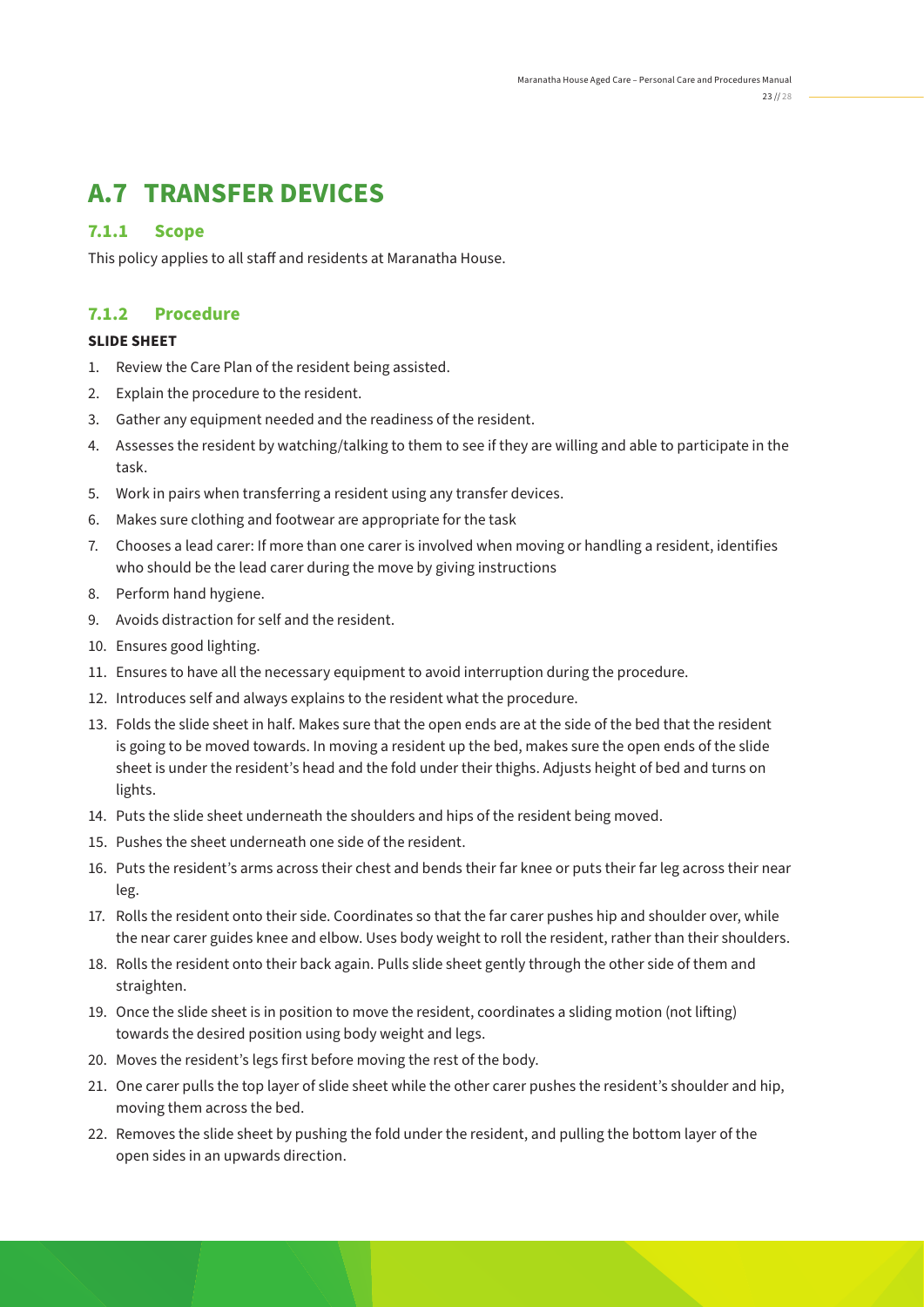- 23. Follows terminal procedures as follows:
	- Leaves the resident comfortable.
	- Puts equipment away, places battery back in charger as required.
	- Places all other equipment in corrects storage areas.
	- Documents any incident and report to supervisor immediately.
	- Perform hand hygiene.
	- Records anything of significance in the resident's progress notes.
	- Updates care plan as necessary.

#### **STANDING HOIST**

- 1. Review the Care Plan of the resident being assisted.
- 2. Explain the procedure to the resident.
- 3. Gather any equipment needed and the readiness of the resident.
- 4. Assesses the resident by watching/talking to them to see if they are willing and able to participate in the task.
- 5. Works in pairs when transferring a resident using any transfer devices.
- 6. Makes sure clothing and footwear are appropriate for the task
- 7. Chooses a lead carer: If more than one carer is involved when moving or handling a resident, identifies who should be the lead carer during the move by giving instructions
- 8. Perform hand hygiene.
- 9. Avoids distraction for self and the resident.
- 10. Ensures good lighting.
- 11. Ensures to have all the necessary equipment to avoid interruption during the procedure.
- 12. Prepares hoist and lifter belt.
- 13. Takes battery out of charger and inserts into portable hoist.
- 14. Makes sure lifter belt it is the correct one for the task.
- 15. Places lifter belt around lower back of resident. Firmly secures belt in place.
- 16. Prepares resident by getting them to sit on edge of chair or bed.
- 17. If resident needs assistance, does so by repositioning them to edge of chair or bed.
- 18. Leans resident forward and puts belt around their upper waist. Brings lifter forward, places resident's feet on foot plate. One care staff places resident's feet on foot plate by lifting each leg at knee. The other care staff keeps lifter steady, then moves it closer.
- 19. Positions the lifter and attaches strap loops.
- 20. Brings lifter forward so resident's knees are secure against the knee pad. Re-applies brakes.
- 21. Selects and attaches one strap loop from each strap to hooks on the lifter arms.
- 22. Places resident's hands on lifter arms and prepares for lift. Places resident's hands on the lifter arms, with their arms over and outside the lifter straps.
- 23. Explains to resident that lifter is about to be activated.
- 24. Raises resident to standing position. First care staff raises resident to standing position using lifter controls, watching that loops are in place. Second care staff watches and reassures resident, encouraging to assist stand if possible.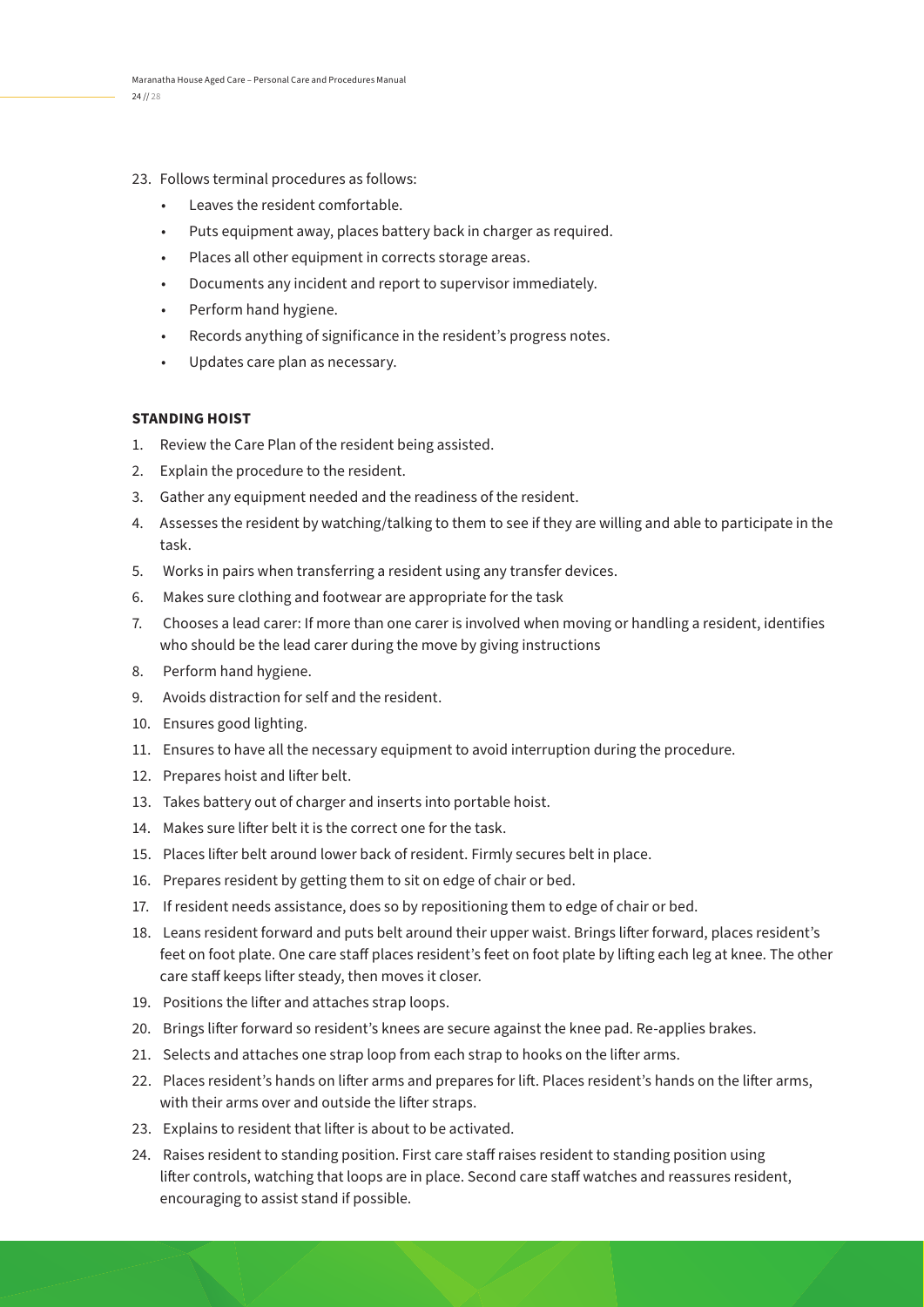- 25. Moves resident with stand lifter. Ensures area is free of hazards when resident is in standing position, moves hoist as required.
- 26. Second care staff assists to guide resident as needed.
- 27. First care staff uses handles on lifter to slowly push to new location, moves with direction of hoist. Does not twist.
- 28. Lowers resident with stand lifter. Operator brings lifter into position.
- 29. Using lifter controls, first care staff lowers resident onto bed or commode.
- 30. Second care staff gets into position to side of resident, making sure resident is lowered safely.
- 31. Releases loops and removes stand lifter.
- 32. Makes sure resident is safe before removing equipment.
- 33. Unhooks loops of belt when it is relaxed.
- 34. Lifts resident's feet off foot plate, removes stand lifter.
- 35. Follows terminal procedures as follows:
	- Leaves the resident comfortable.
	- Puts equipment away, places battery back in charger as required.
	- Places all other equipment in corrects storage areas.
	- Documents any incident and report to supervisor immediately.
	- Perform hand hygiene.
	- Records anything of significance in the resident's progress notes.
	- Updates care plan as necessary.

#### **MOBILE FLOOR HOIST**

- 1. Review the Care Plan of the resident being assisted.
- 2. Explain the procedure to the resident.
- 3. Gather any equipment needed and the readiness of the resident.
- 4. Assesses the resident by watching/talking to them to see if they are willing and able to participate in the task.
- 5. Works in pairs when transferring a resident using any transfer devices.
- 6. Makes sure clothing and footwear are appropriate for the task
- 7. Chooses a lead carer: If more than one carer is involved when moving or handling a resident, identifies who should be the lead carer during the move by giving instructions
- 8. Perform hand hygiene.
- 9. Avoids distraction for self and the resident.
- 10. Ensures good lighting.
- 11. Ensures to have all the necessary equipment to avoid interruption during the procedure.
- 12. Prepares hoist and lifter belt.
- 13. Takes battery out of charger and inserts into portable hoist.
- 14. Makes sure lifter belt it is the correct one for the task.
- 15. Assists resident to roll to side and set the sling in place. One care staff on each side of bed, unless otherwise indicated in resident's support plan.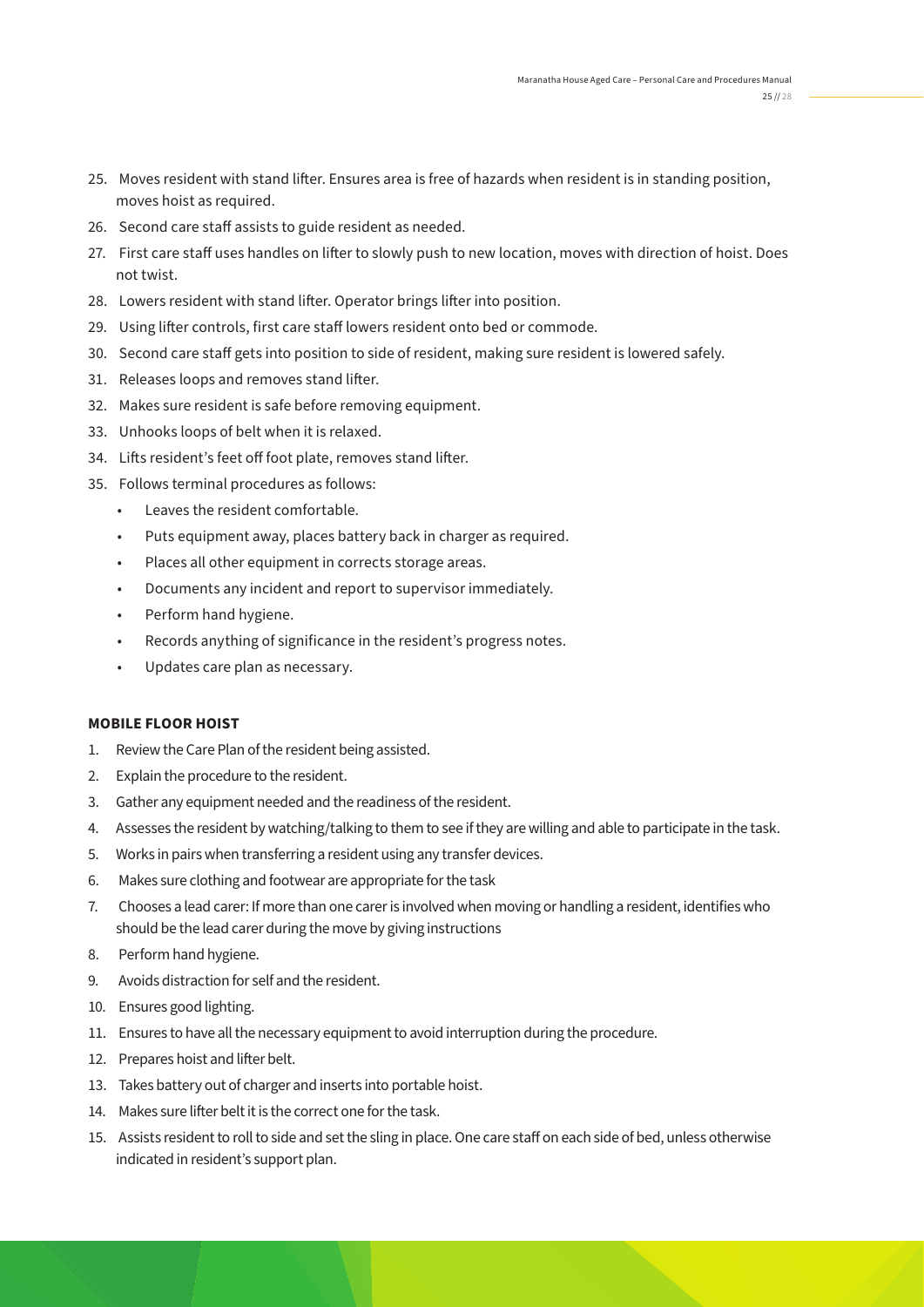- 16. Prepares resident's arm and leg ready for roll.
- 17. Positions hands using pushing/pulling motion to gently roll resident's on to side.
- 18. Places sling centrally beneath resident.
- 19. Places sling along back, make sure pelvic opening is level with middle of buttocks (applies to full body sling only).
- 20. Assists resident to roll to opposite side, then releases and spreads out sling into position.
- 21. Prepares sling for attachment to portable hoist.
- 22. Passes leg straps underneath thighs and crosses to opposite side.
- 23. Positions the hoist.
- 24. Walks hoist slowly over to resident using forward steps. Makes sure area is clear of hazards.
- 25. When hoist in position, keeps brakes off.
- 26. Lowers the spreader bar and attaches the sling. Care staff pushes hoist now lowers spreader bar using hoist controls. Second care staff guides spreader bar into position, keeping parts away from resident's head.
- 27. Attaches one loop from each strap to hooks on the spreader bar
- 28. Raises resident with portable hoist and sling. First care staff raises sling using hoist controls, watching that sling loops are in place. Second care staff watches and reassures resident, supporting their head if required.
- 29. When resident is clear above bed move hoist backwards. Second care staff assists to guide resident as needed.
- 30. Positions resident over wheelchair or chair.
- 31. Operator brings hoist into position. Second care staff supports then pivots resident in sling, so they are correctly above the wheelchair/chair to be lowered into.
- 32. Lowers resident with portable hoist. Second care staff gets into position to side or behind resident. If using a wheelchair, makes sure brakes are on, and footplates are removed if required.
- 33. Care staff operating hoist uses hoist controls to lower resident.
- 34. Both care staff guide sling so that resident is positioned to back of chair, making sure not to take any weight.
- 35. Releases sling loops and remove hoist. Makes sure resident is safe before removing equipment.
- 36. Unhooks sling when it is relaxed; keeps control of spreader bar to avoid hitting resident.
- 37. Follows terminal procedures as follows:
	- Leaves the resident comfortable.
	- Puts equipment away, places battery back in charger as required.
	- Places all other equipment in corrects storage areas.
	- Documents any incident and report to supervisor immediately.
	- Perform hand hygiene.
	- Records anything of significance in the resident's progress notes.
	- Updates care plan as necessary.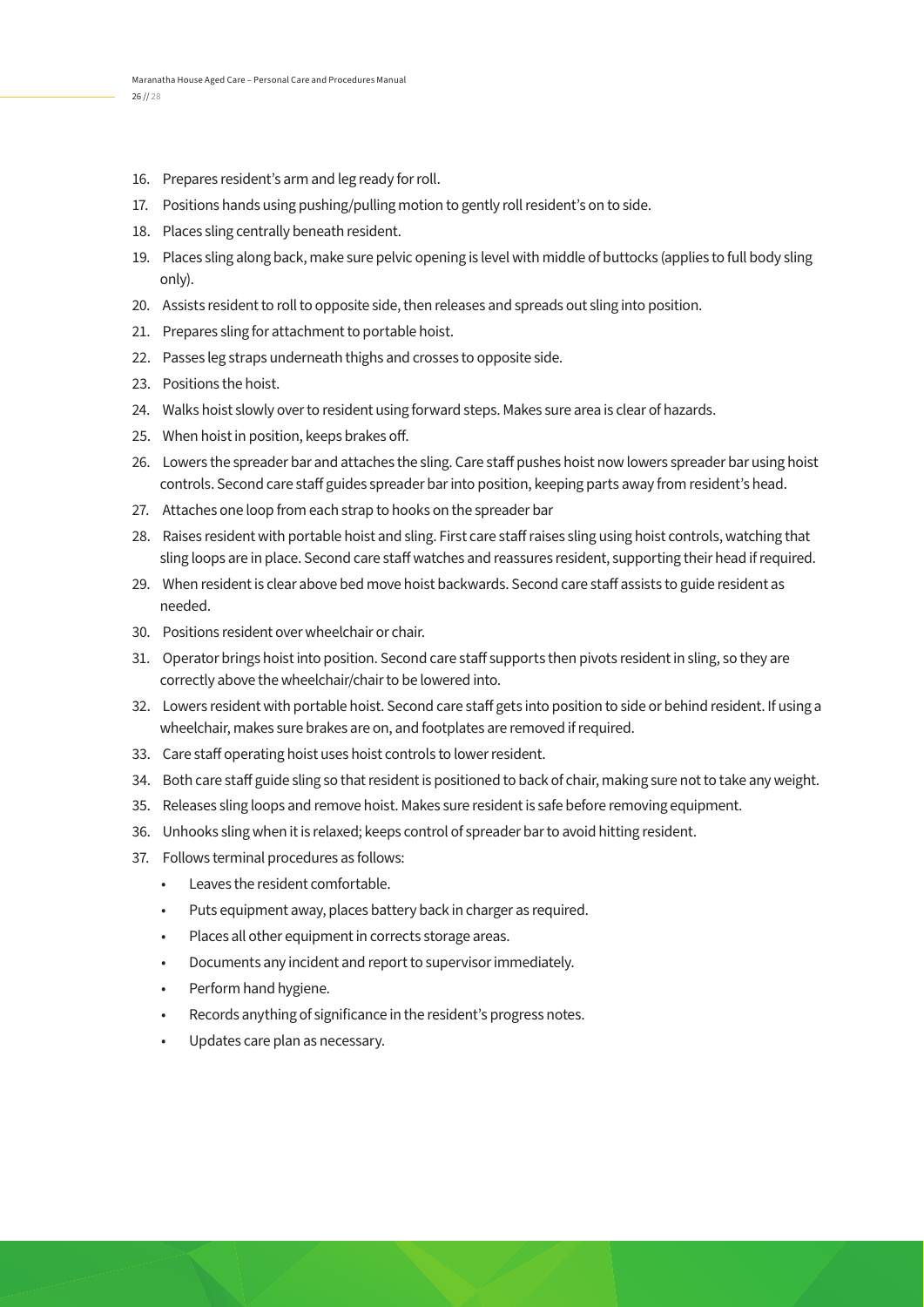All Maranatha House staff have a responsibility to ensure that personal carers and supports are delivered in a way that best meets each resident's needs and preferences in meeting their physical, social, emotional and cultural needs, whilst maintaining a maximum level of independence. This means all staff must make every effort to ensure that residents are provided with an environment that promotes person-centred care.

#### **7.1.4 Forms, Templates and Resources**

Commonwealth Department of Health residential aged care resources, see https://agedcare.health.gov.au/ programs-services/residential-care

#### **7.1.5 Related Policies**

All Maranatha House Residential Aged Care policies and procedures

#### **7.1.6 Standards and Legislation**

Aged Care Quality Standards (2018):

- Standard 1 Resident dignity and choice
- Standard 2 Ongoing assessment and planning with residents
- Standard 3 Personal care and clinical care
- Standard 4 Services and supports for daily living
- Standard 5 Organisation's service environment
- Standard 6 Feedback and complaints
- Standard 7 Human resources
- Standard 8 Organisational governance

#### **DECLARATION**

Date:

I have read and understood the above Personal Care and Procedures Manual, and agree to comply with its provisions at all times while working in Maranatha House.

By signing this Manual, I acknowledge my commitment to achieving the best outcomes for consumers and playing my part in ensuring that my working environment is safe and supportive.

| Employee name: | Signature: |  |
|----------------|------------|--|
| Manager name:  | Signature: |  |
|                |            |  |